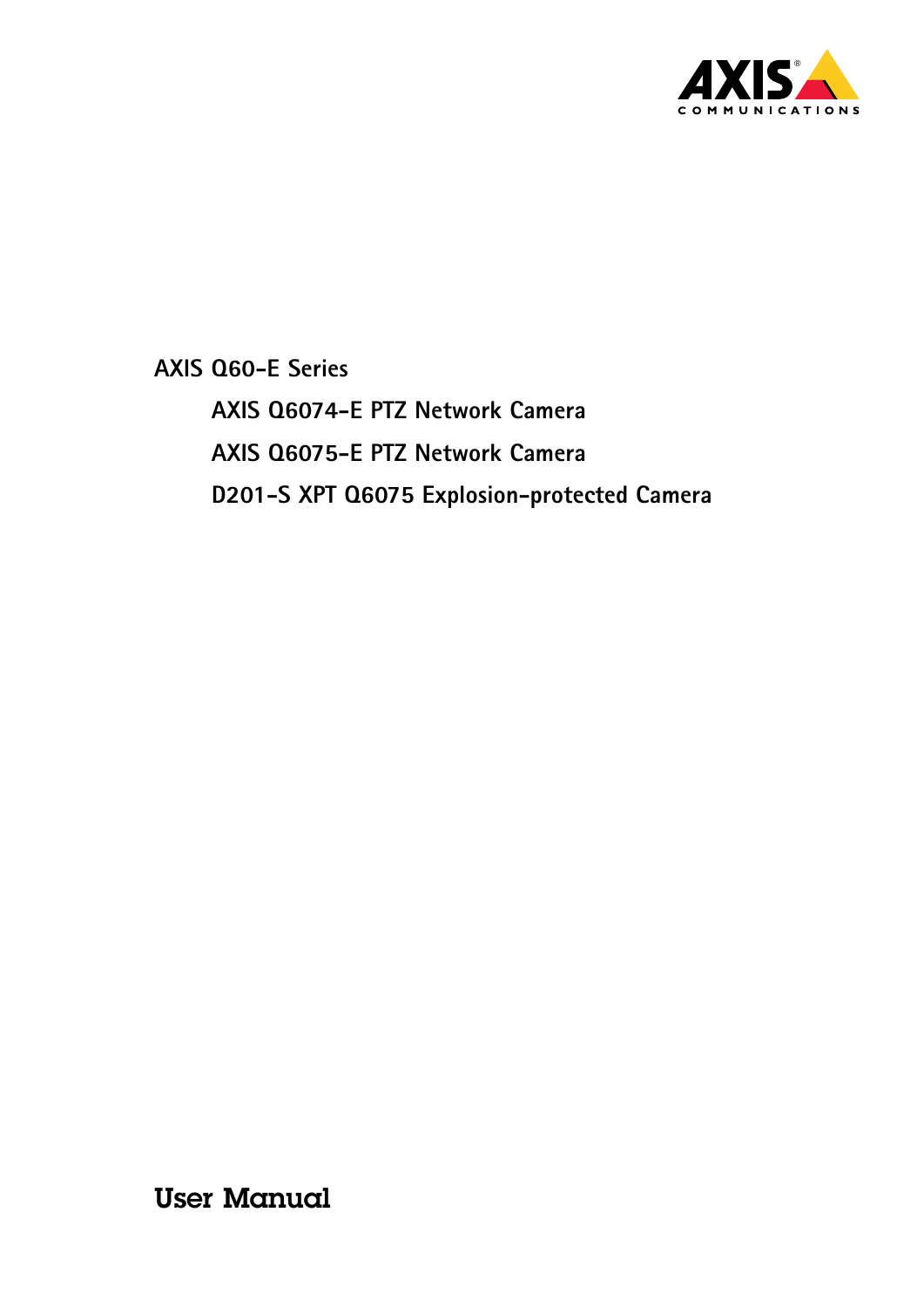# **Table of Contents**

| 3<br>$\overline{5}$<br>Webpage overview educational contractor contractor of Webpage overview<br>$\overline{7}$<br>$\overline{7}$<br>12<br>12<br>13<br>18<br>18<br>18<br>Capture modes (all contains and contained a contact the capture modes and contains a contact the contact the c<br>20<br>20<br>20<br>Overlays<br>20<br>21<br>21<br>22<br>23<br>23<br>23<br>Firmware options<br>Check the current firmware<br>23<br>23<br>24<br>26<br>26<br>27 | Get started | 3              |
|-------------------------------------------------------------------------------------------------------------------------------------------------------------------------------------------------------------------------------------------------------------------------------------------------------------------------------------------------------------------------------------------------------------------------------------------------------|-------------|----------------|
|                                                                                                                                                                                                                                                                                                                                                                                                                                                       |             | $\overline{3}$ |
|                                                                                                                                                                                                                                                                                                                                                                                                                                                       |             |                |
|                                                                                                                                                                                                                                                                                                                                                                                                                                                       |             |                |
|                                                                                                                                                                                                                                                                                                                                                                                                                                                       |             |                |
|                                                                                                                                                                                                                                                                                                                                                                                                                                                       |             |                |
|                                                                                                                                                                                                                                                                                                                                                                                                                                                       |             |                |
|                                                                                                                                                                                                                                                                                                                                                                                                                                                       |             |                |
|                                                                                                                                                                                                                                                                                                                                                                                                                                                       |             |                |
|                                                                                                                                                                                                                                                                                                                                                                                                                                                       |             |                |
|                                                                                                                                                                                                                                                                                                                                                                                                                                                       |             |                |
|                                                                                                                                                                                                                                                                                                                                                                                                                                                       |             |                |
|                                                                                                                                                                                                                                                                                                                                                                                                                                                       |             |                |
|                                                                                                                                                                                                                                                                                                                                                                                                                                                       |             |                |
|                                                                                                                                                                                                                                                                                                                                                                                                                                                       |             |                |
|                                                                                                                                                                                                                                                                                                                                                                                                                                                       |             |                |
|                                                                                                                                                                                                                                                                                                                                                                                                                                                       |             |                |
|                                                                                                                                                                                                                                                                                                                                                                                                                                                       |             |                |
|                                                                                                                                                                                                                                                                                                                                                                                                                                                       |             |                |
|                                                                                                                                                                                                                                                                                                                                                                                                                                                       |             |                |
|                                                                                                                                                                                                                                                                                                                                                                                                                                                       |             |                |
|                                                                                                                                                                                                                                                                                                                                                                                                                                                       |             |                |
|                                                                                                                                                                                                                                                                                                                                                                                                                                                       |             |                |
|                                                                                                                                                                                                                                                                                                                                                                                                                                                       |             |                |
|                                                                                                                                                                                                                                                                                                                                                                                                                                                       |             |                |
|                                                                                                                                                                                                                                                                                                                                                                                                                                                       |             |                |
|                                                                                                                                                                                                                                                                                                                                                                                                                                                       |             |                |
|                                                                                                                                                                                                                                                                                                                                                                                                                                                       |             |                |
| 27                                                                                                                                                                                                                                                                                                                                                                                                                                                    |             |                |
| 28                                                                                                                                                                                                                                                                                                                                                                                                                                                    |             |                |
| 28<br>SD card slot                                                                                                                                                                                                                                                                                                                                                                                                                                    |             |                |
| 28<br><b>Buttons</b>                                                                                                                                                                                                                                                                                                                                                                                                                                  |             |                |
| 28<br>Connectors                                                                                                                                                                                                                                                                                                                                                                                                                                      |             |                |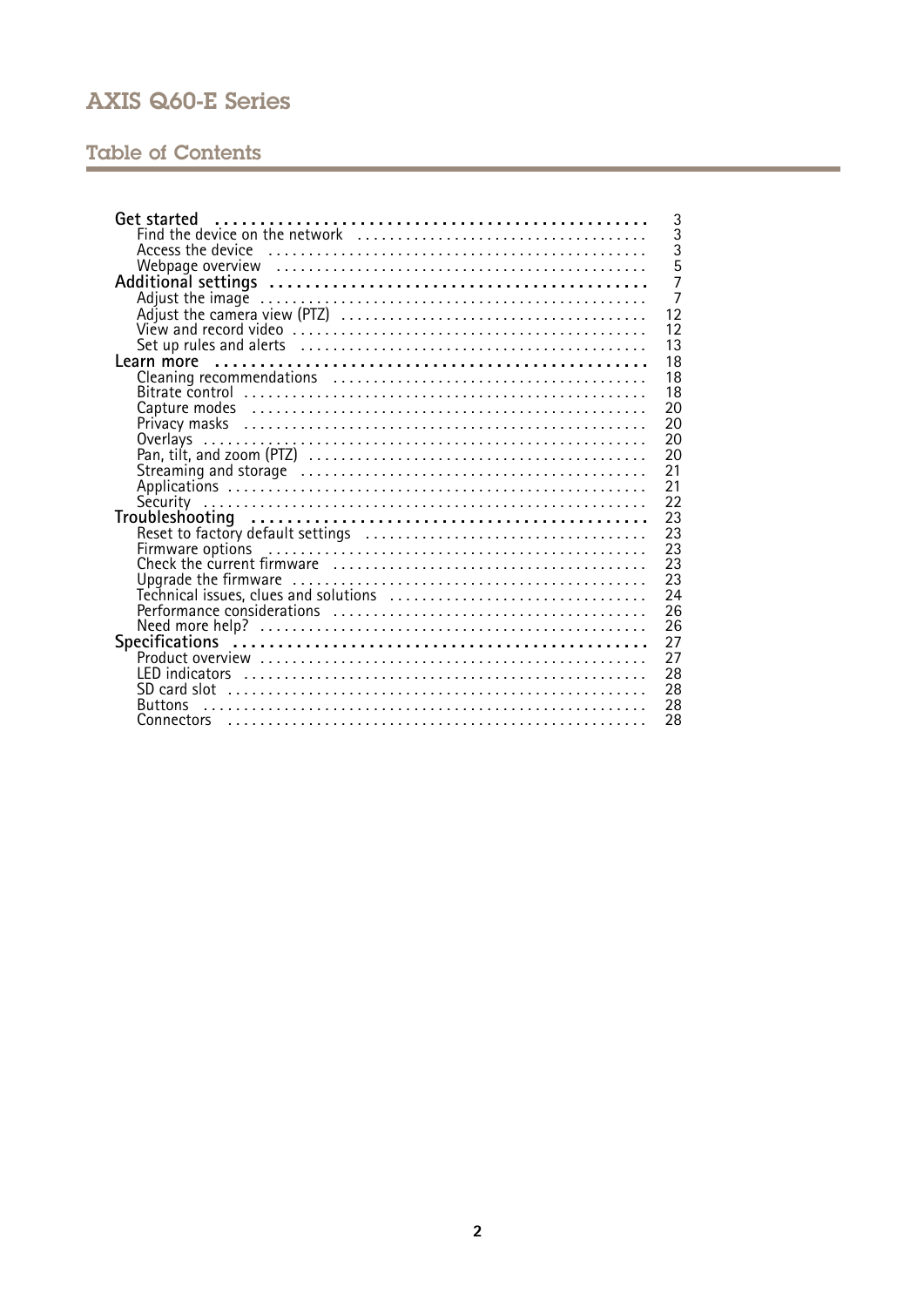## <span id="page-2-0"></span>Get started

## Get started

## **Find the device on the network**

To find Axis devices on the network and assign them IP addresses in Windows®, use AXIS IP Utility or AXIS Device Manager. Both applications are free and can be downloaded from *[axis.com/support](https://www.axis.com/support)*.

For more information about how to find and assign IP addresses, go to *How to [assign](https://www.axis.com/products/online-manual/i90000) an IP address and access your device*.

### **Browser support**

You can use the device with the following browsers:

|                                      | Chrome™     | Firefox <sup>®</sup> | $Edge^{\circledast}$ | Safari <sup>®</sup> |
|--------------------------------------|-------------|----------------------|----------------------|---------------------|
| Windows®                             | recommended |                      | ́                    |                     |
| macOS®                               | recommended |                      |                      | $\lambda$           |
| Other operating systems $\mathbf{x}$ |             | $\lambda$            |                      |                     |

If you need more information about recommended browsers, go to *[axis.com/browser-support](https://www.axis.com/browser-support)*.

## **Access the device**

1. Open <sup>a</sup> browser and enter the IP address or host name of the Axis device.

If you do not know the IP address, use AXIS IP Utility or AXIS Device Manager to find the device on the network.

- 2. Enter the username and password. If you access the device for the first time, you must set the root password. See *Set <sup>a</sup> new password for the root account on page 3* .
- 3. The live view page opens in your browser.

## **Verify that no one has tampered with the firmware**

To make sure that the device has its original Axis firmware, or to take full control of the device after <sup>a</sup> security attack:

1. Reset to factory default settings. See *Reset to factory default [settings](#page-22-0) on page [23](#page-22-0)*.

After the reset, secure boot guarantees the state of the device.

2. Configure and install the device.

### **Set <sup>a</sup> new password for the root account**

### Important

The default administrator username is **root**. If the password for root is lost, reset the device to factory default settings.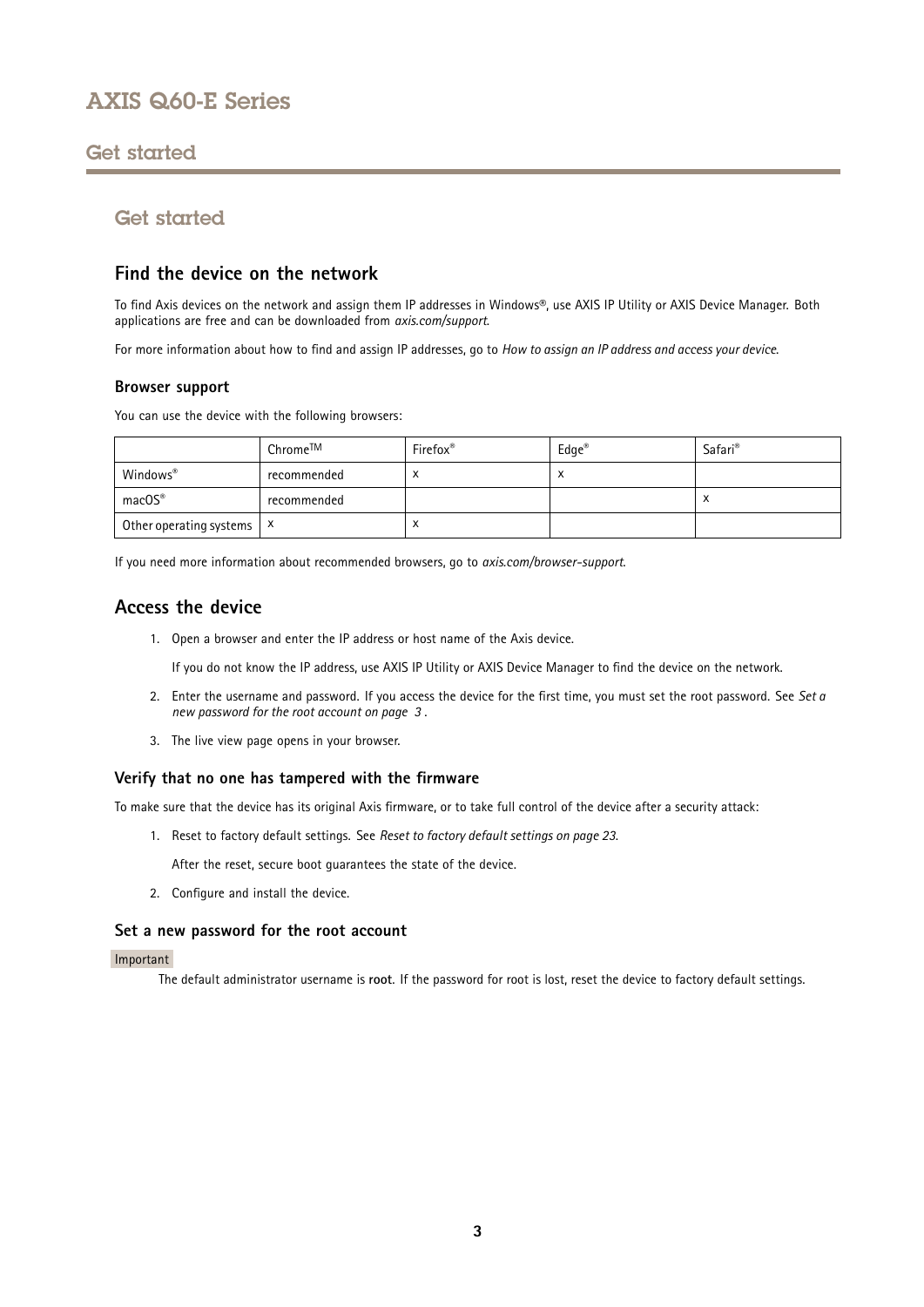## Get started



- 1. Type <sup>a</sup> password. Follow the instructions about secure passwords. See *Secure passwords on page <sup>4</sup>* .
- 2. Retype the password to confirm the spelling.
- 3. Click **Create login**. The password has now been configured.

## **Secure passwords**

### Important

Axis devices send the initially set password in clear text over the network. To protect your device after the first login, set up <sup>a</sup> secure and encrypted HTTPS connection and then change the password.

The device password is the primary protection for your data and services. Axis devices do not impose <sup>a</sup> password policy as they may be used in various types of installations.

To protect your data we strongly recommend that you:

- Use <sup>a</sup> password with at least 8 characters, preferably created by <sup>a</sup> password generator.
- Don't expose the password.
- Change the password at <sup>a</sup> recurring interval, at least once <sup>a</sup> year.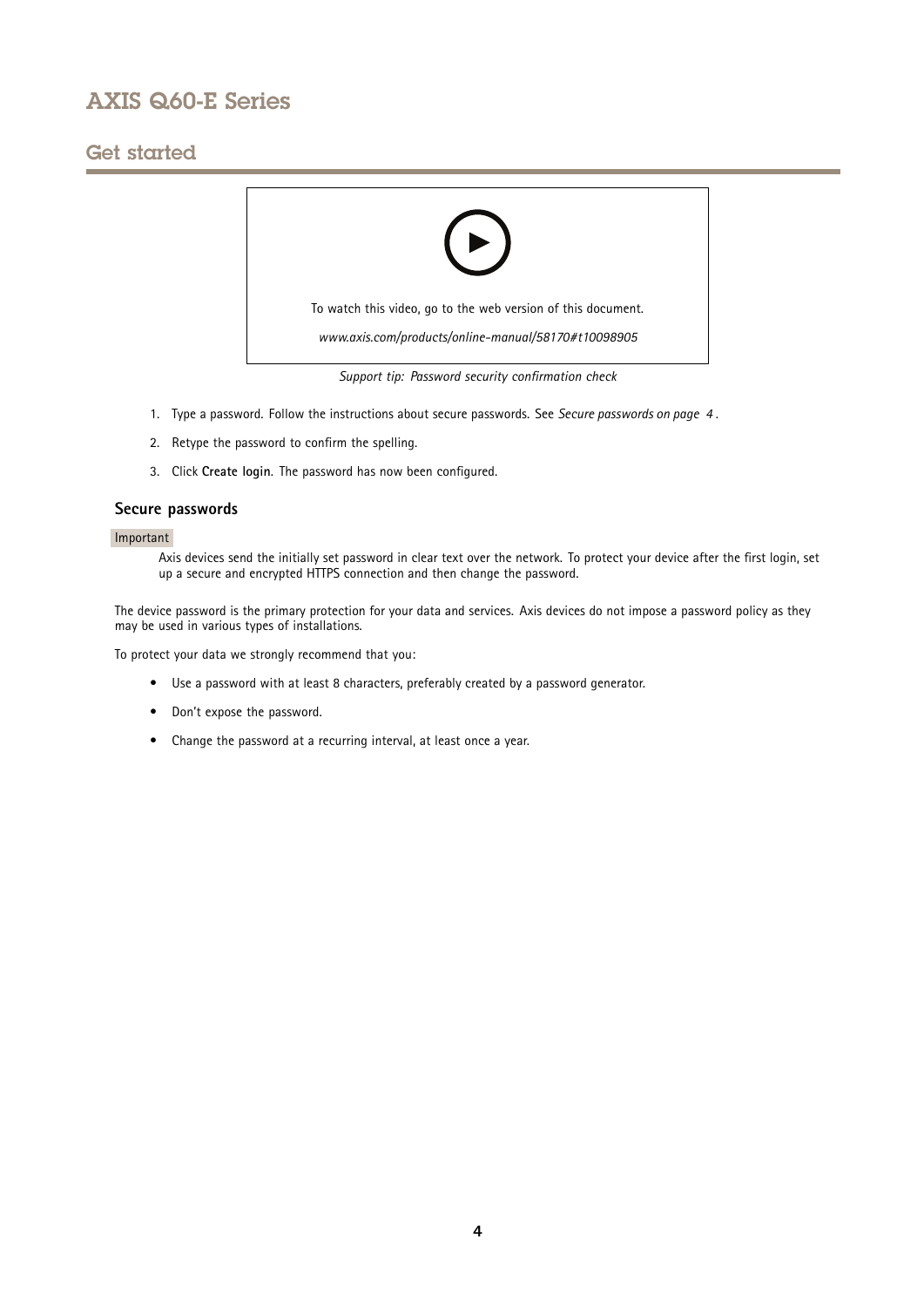<span id="page-4-0"></span>Get started

# **Webpage overview**



- *1 Live view control bar*
- *2 Live view*
- *3 Product name*
- *<sup>4</sup> User information, color themes, and help*
- *5 Video control bar*
- *6 Settings toggle*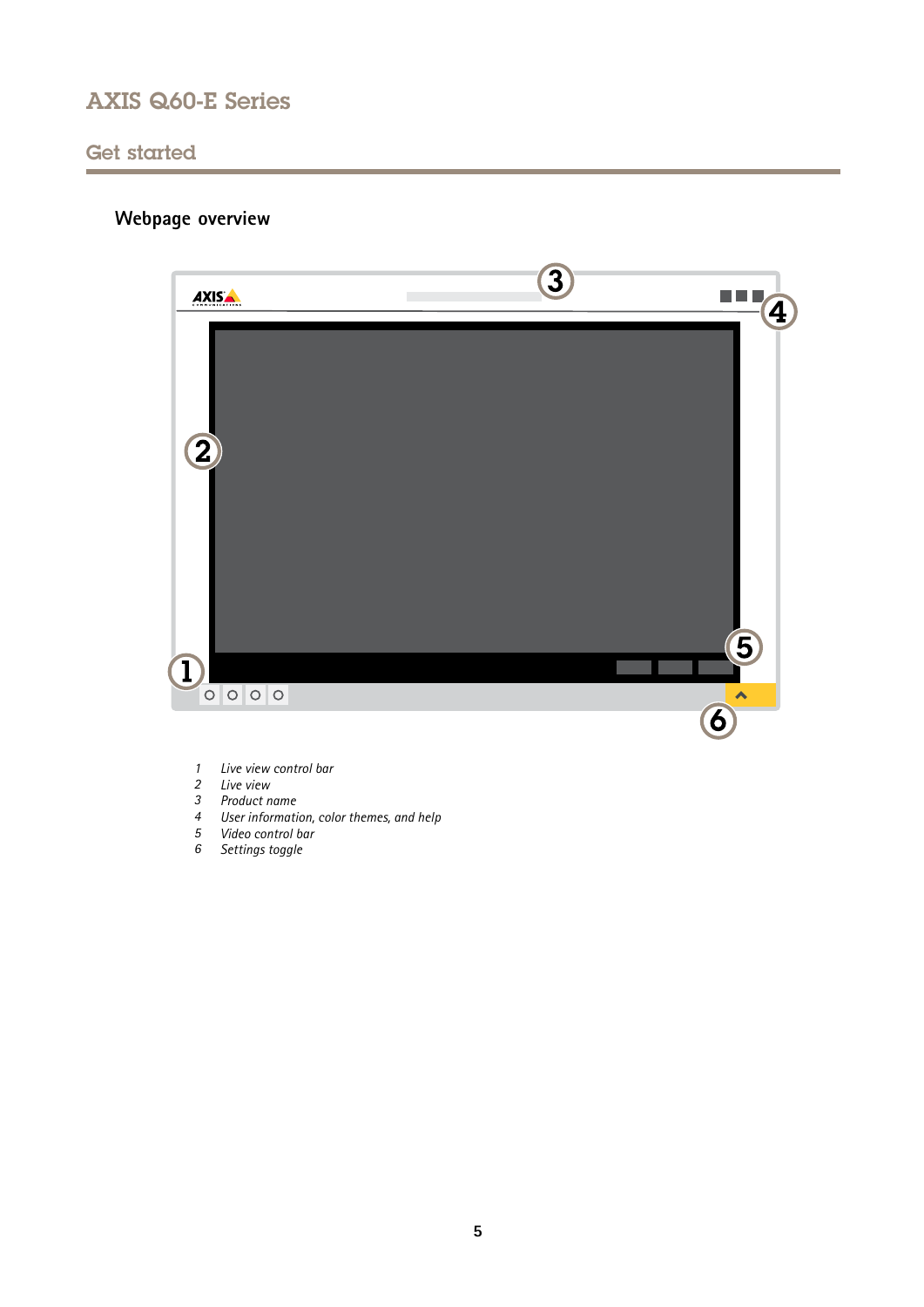# Get started



*7 Settings tabs*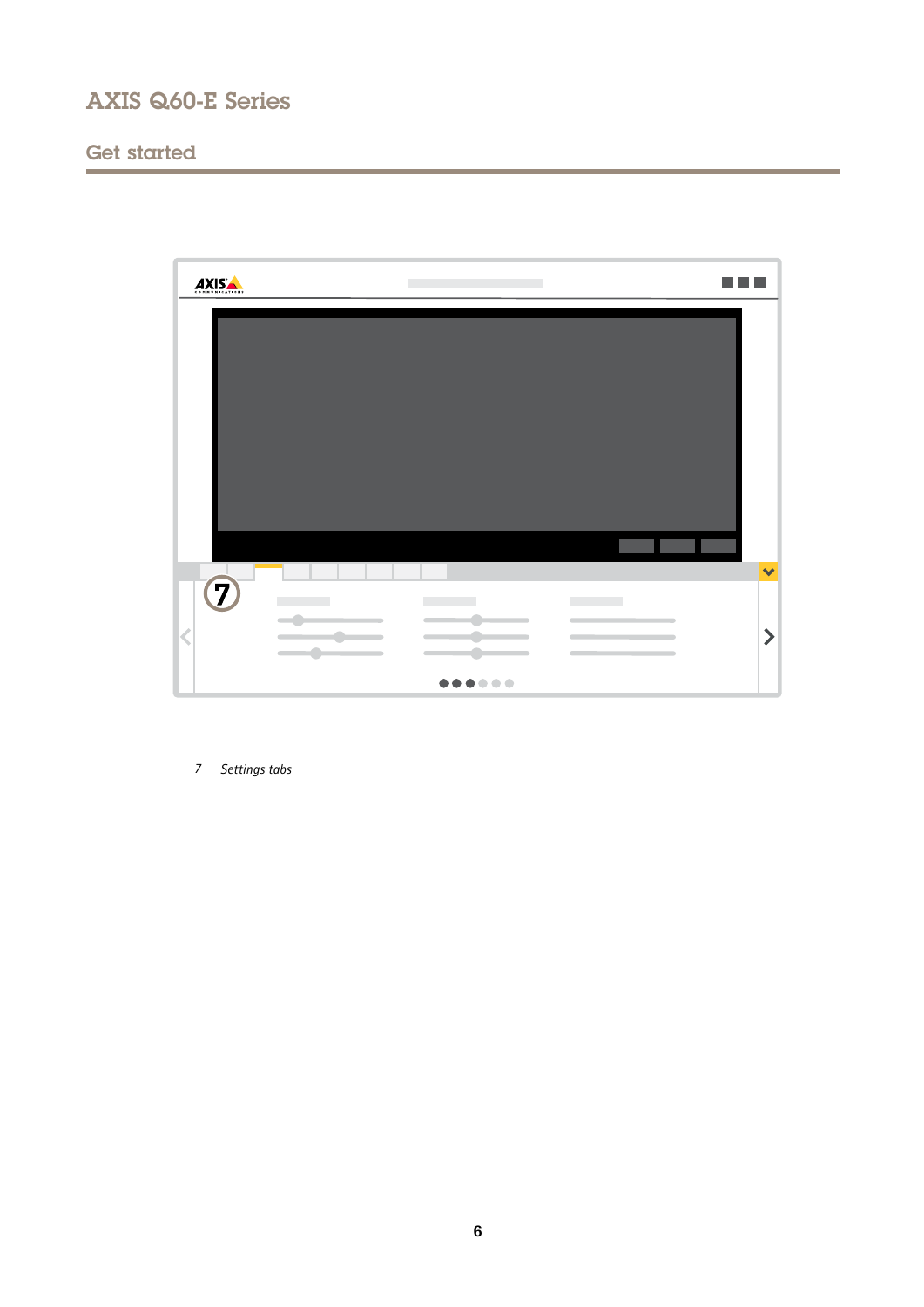## <span id="page-6-0"></span>Additional settings

## Additional settings

## **Adjust the image**

This section includes instructions about how to configure your device. If you want to learn more about how certain features function, go to *[Learn](#page-17-0) more on page [18](#page-17-0)*.

## **Adjust the focus faster with focus recall areas**

To save the focus settings at <sup>a</sup> specific pan/tilt range, add <sup>a</sup> focus recall area. Each time the camera moves into that area it recalls the previously saved focus. It's enough to cover half of the focus recall area in the live view.

We recommend the focus recall feature in the following scenarios:

- When there is <sup>a</sup> lot of manual operation in live view, for example with <sup>a</sup> joystick.
- • Where PTZ preset positions with manual focus are not efficient, for example movements where the focus setting changes continuously.
- In low-light scenarios, where the autofocus is challenged by the lighting conditions.

#### Important

- The focus recall overrides the camera's autofocus at the specific pan/tilt range.
- A preset position overrides the focus setting saved in the focus recall area.
- The maximum number of focus recall areas is 20.

### **Create <sup>a</sup> focus recall area**

1. Pan, tilt, and zoom into the area where you would like to have focus.



As long as the focus recall button shows a plus  $\ddot{\bullet}$ , you can add a focus recall area in that position.

- 2. Adjust the focus.
- 3. Click the focus recall button.

### **Delete <sup>a</sup> focus recall area**

1. Pan, tilt, and zoom into the focus recall area you want to delete.



The focus recall button toggles to minus when the camera detects a focus recall area:

2. Click the focus recall button.

## **Benefit from IR light in low-light conditions using night mode**

Your camera uses visible light to deliver color images during the day. As the available light diminishes, you can set the camera to automatically shift to night mode, in which the camera uses both visible light and near-infrared light to deliver black-and-white images. Since the camera uses more of the available light it can deliver brighter, more detailed, images.

- 1. Go to **Settings <sup>&</sup>gt; Image <sup>&</sup>gt; Day and night**, and make sure that the **IR cut filter** is set to **Auto**.
- 2. To determine at what light level you want the camera to shift to night mode, move the **Threshold** slider toward **Bright** or **Dark**.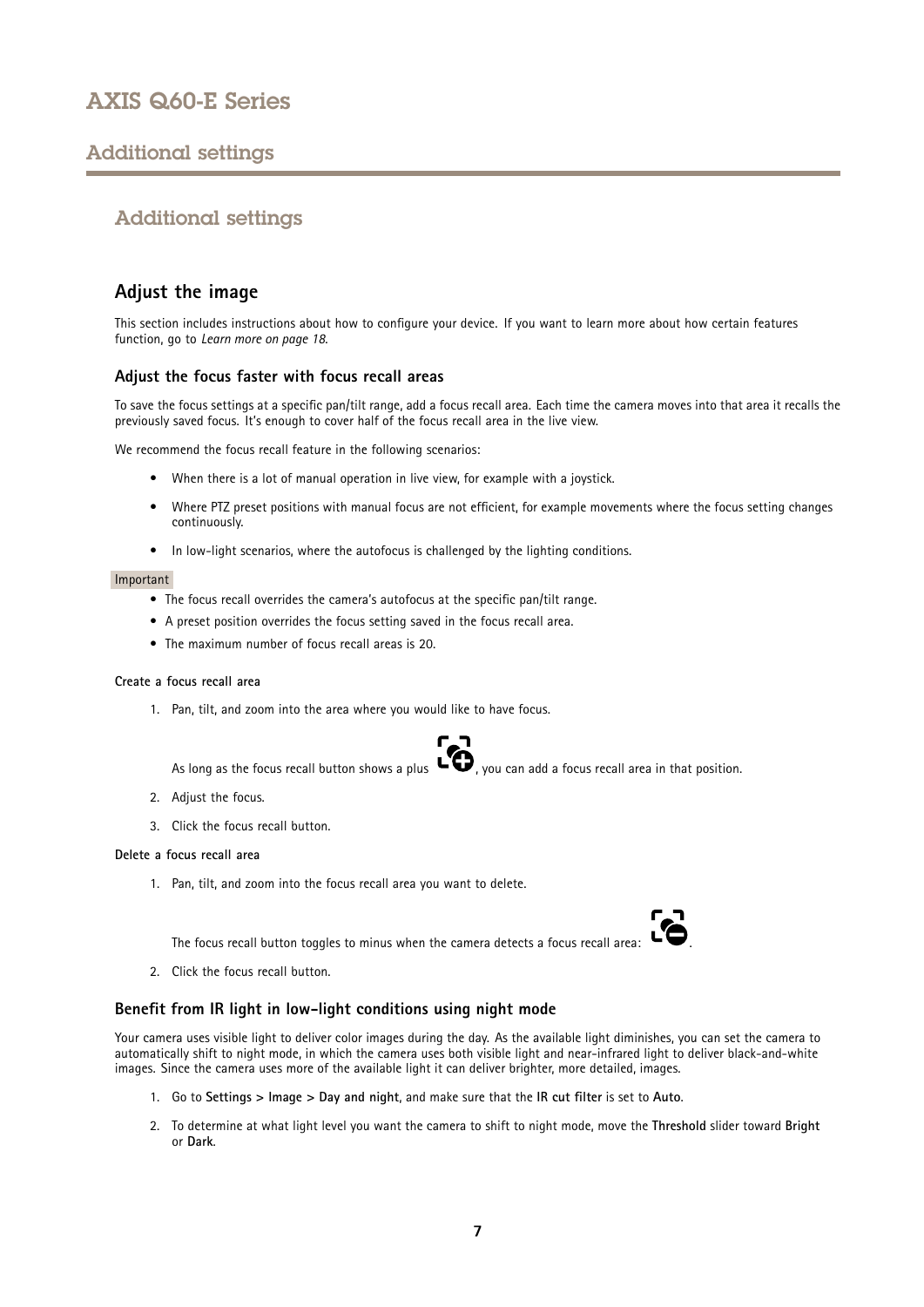## Additional settings

## Note

If you set the shift to night mode to occur when it's brighter, the image remains sharper as there will be less low-light noise. If you set the shift to occur when it's darker, the image colors are maintained for longer, but there will be more image blur due to low-light noise.

## **Reduce noise in low-light conditions**

To reduce noise in low-light conditions, you can adjust one or more of the following settings:

• Adjust the trade-off between noise and motion blur. Go to **Settings <sup>&</sup>gt; Image <sup>&</sup>gt; Exposure** and move the **Blur-noise trade-off** slider toward **Low noise**.

### Note

A high max shutter value can result in motion blur.

• To slow down the shutter speed, set max shutter to the highest possible value.

### Note

When you reduce the max gain, the image can become darker.

- •Set the max gain to <sup>a</sup> lower value.
- •Open the aperture.

## **Handle scenes with strong backlight**

Dynamic range is the difference in light levels in an image. In some cases the difference between the darkest and the brightest areas can be significant. The result is often an image where either the dark or the bright areas are visible. Wide dynamic range (WDR) makes both dark and bright areas of the image visible.



*Image without WDR.*



*Image with WDR.*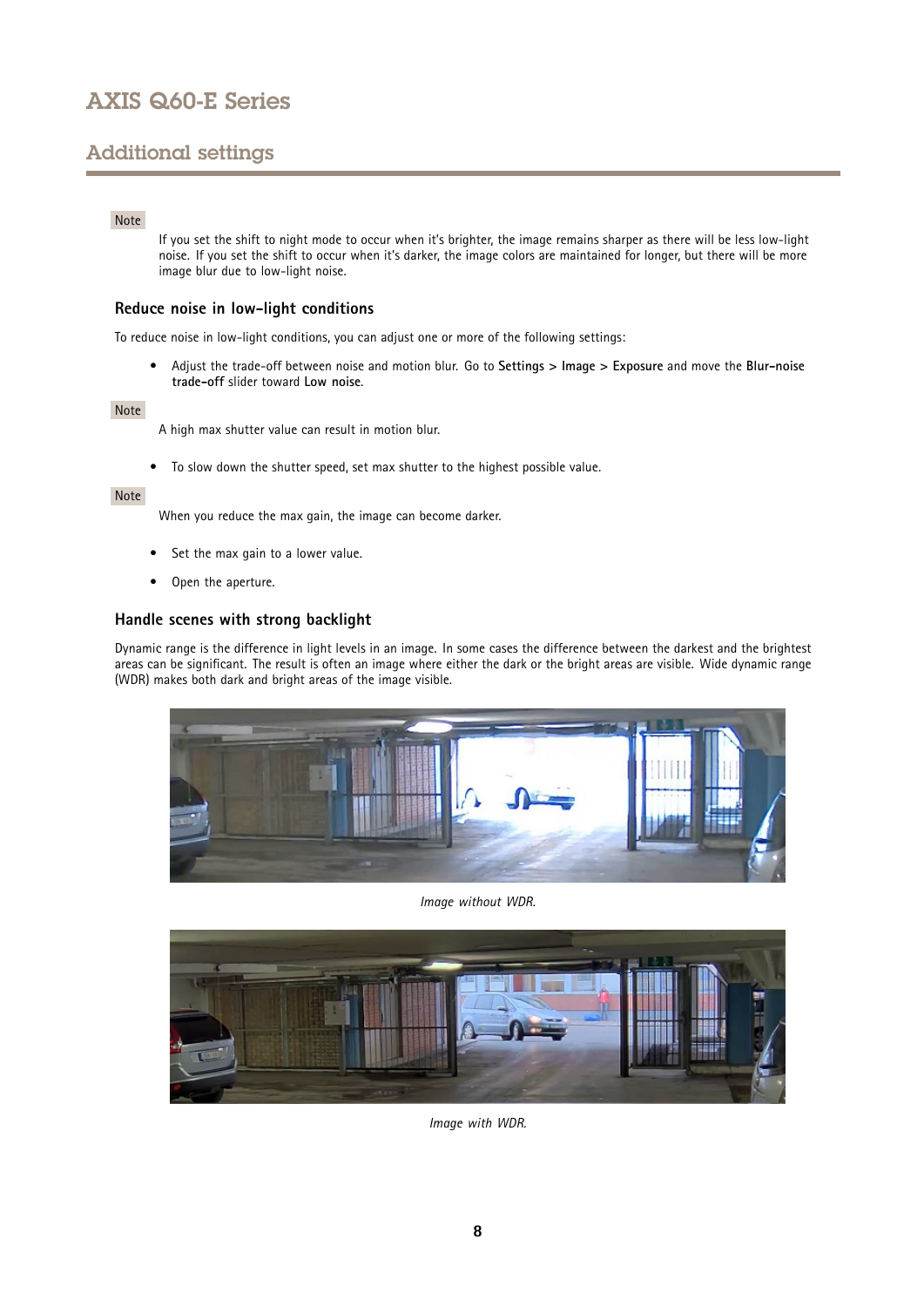## Additional settings

## Note

- WDR can cause artifacts in the image.
- WDR may not be available for all capture modes.
- 1. Go to **Settings <sup>&</sup>gt; Image <sup>&</sup>gt; Wide dynamic range**.
- 2. Turn on WDR.
- 3. To set the amount of WDR, select Low, Medium or High from the **WDR level** list.
- 4. If you still have problems, go to **Exposure** and adjust the **Exposure zone** to cover the area of interest.

Find out more about WDR and how to use it at *[axis.com/web-articles/wdr](https://www.axis.com/web-articles/wdr)*.

### **Verify the pixel resolution**

To verify that <sup>a</sup> defined part of the image contains enough pixels to, for example, recognize license plates, you can use the pixel counter.



1. Go to **Settings <sup>&</sup>gt; System <sup>&</sup>gt; Orientation**.



3. In the camera's live view, adjust the size and position of the rectangle around the area of interest, for example where you expect license plates to appear.

You can see the number of pixels for each of the rectangle's sides (**X** and **Y**), and decide if the values are enough for your needs.

### **Hide parts of the image with privacy masks**

You can create one or several privacy masks to hide parts of the image.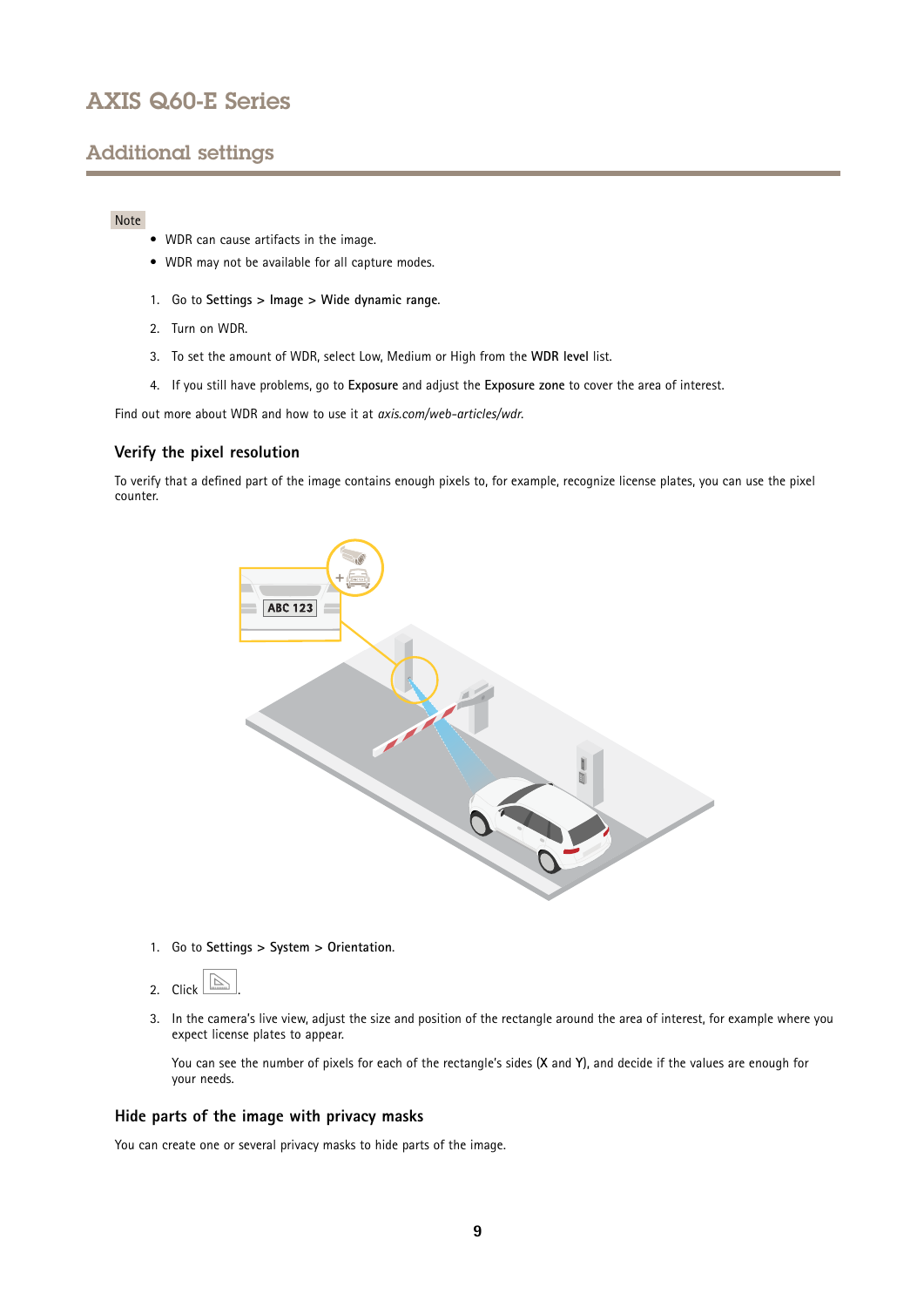## Additional settings



- 1. Go to **Settings <sup>&</sup>gt; Privacy mask**.
- 2. Click **New**.
- 3. Adjust the size, color, and name of the privacy mask according to your needs.



*How to change the appearance of the mask*

### **Show an image overlay**

You can add an image as an overlay in the video stream.

- 1. Go to **Settings <sup>&</sup>gt; Overlay**.
- 2. Click **Image list**.
- 3. Upload an image and click **Done**.
- 4. Click **Create overlay**.
- 5. Select **Image** and click **Create**.
- 6. Select the image from the drop-down list.
- 7. To position the image overlay, choose **Custom** or one of the presets.
- 8. Click **Create**.

## **Show <sup>a</sup> text overlay in the video stream when the device detects motion**

This example explains how to display the text "Motion detected" when the device detects motion.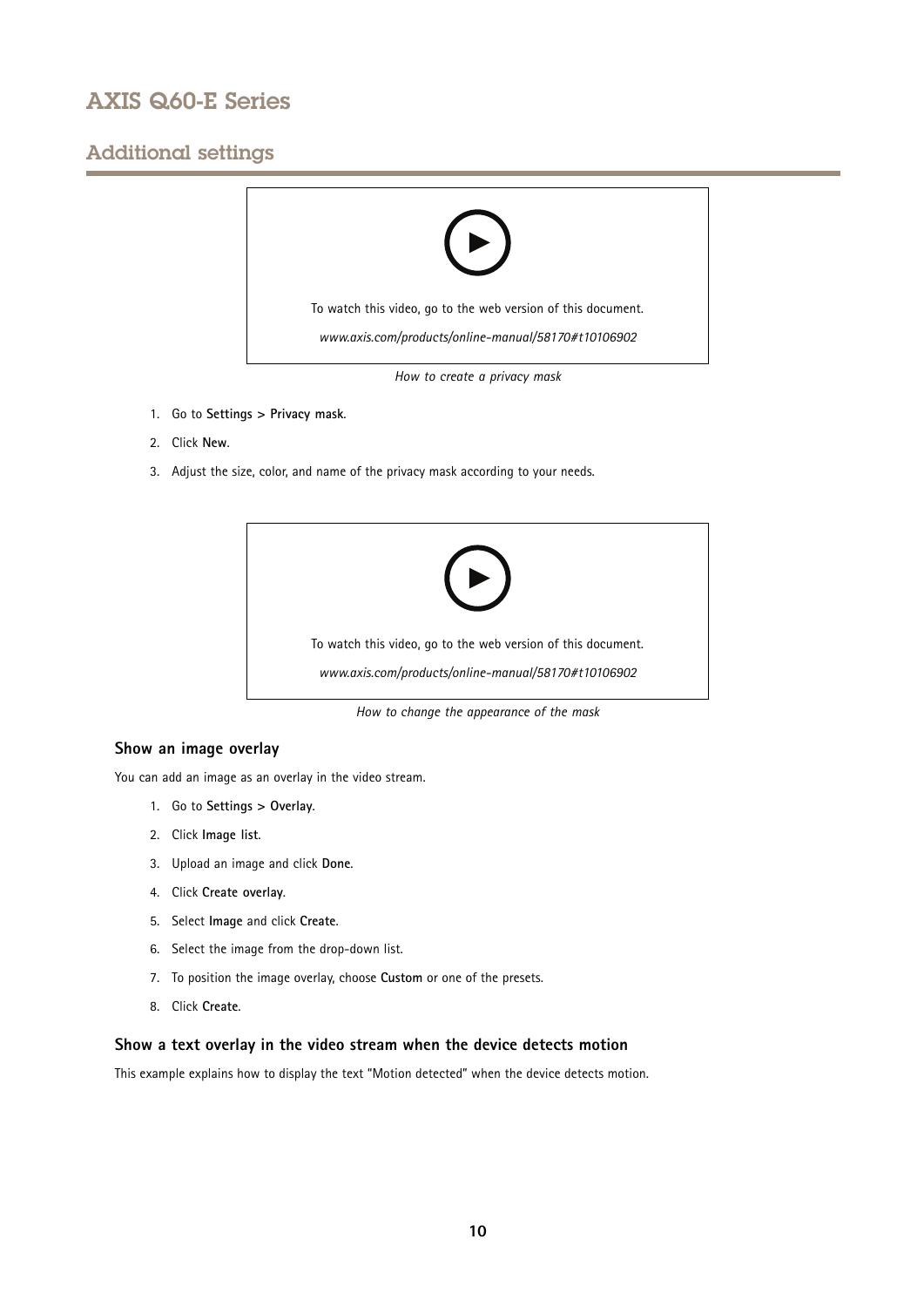## Additional settings



*How to show text overlay when the camera detects motion*

Make sure that AXIS Video Motion Detection is running:

- 1. Go to **Settings <sup>&</sup>gt; Apps** <sup>&</sup>gt; **AXIS Video Motion Detection**.
- 2. Start the application if it is not already running.
- 3. Make sure you have set up the application according to your needs.

Add the overlay text:

- 4. Go to **Settings <sup>&</sup>gt; Overlay**.
- 5. Select **Create overlay** and select **Text** overlay.
- 6. Enter #D in the text field.
- 7. Choose text size and appearance.
- 8. To position the text overlay, choose **Custom** or one of the presets.

#### Create <sup>a</sup> rule:

- 9. Go to **System <sup>&</sup>gt; Events <sup>&</sup>gt; Rules** and add <sup>a</sup> rule.
- 10. Type <sup>a</sup> name for the rule.
- 11. In the list of conditions, select AXIS Video Motion Detection.
- 12. In the list of actions, select **Use overlay text**.
- 13. Select <sup>a</sup> view area.
- 14. Type "Motion detected".
- 15. Set the duration.
- 16. Click **Save**.

## Note

If you update the overlay text it will be automatically updated on all video streams dynamically.

## **Show the pan or tilt position as <sup>a</sup> text overlay**

You can show the pan or tilt position as an overlay in the image.

- 1. Go to **Settings <sup>&</sup>gt; Overlay** and click **Create overlay**.
- 2. Select **Text** and click **Create**.
- 3. In the text field, type  $\# \times$  to show the pan position.

Type  $\#$ y to show the tilt position.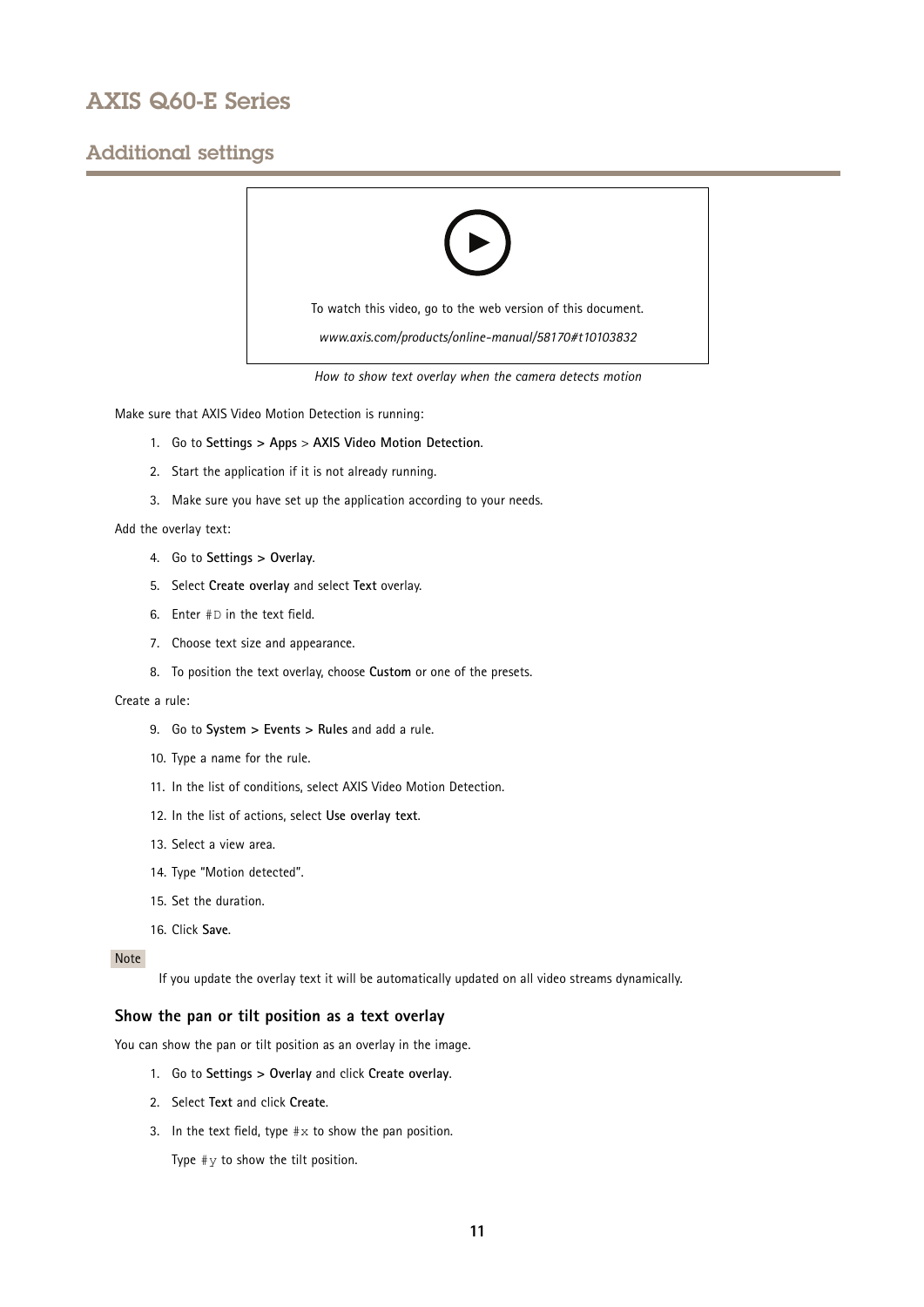## <span id="page-11-0"></span>Additional settings

- 4. Choose appearance, text size, and alignment.
- 5. The current pan and tilt positions show up in the live view image and in the recording.

## **Adjust the camera view (PTZ)**

To learn more about different pan, tilt, and zoom settings, see *Pan, tilt, and zoom [\(PTZ\)](#page-19-0) on page [20](#page-19-0)*.

### **Limit the pan, tilt, and zoom movements**

If there are parts of the scene that you don't want the camera to reach, you can limit the pan, tilt, and zoom movements. For example, you want to protect the privacy of residents in an apartment building, which is located close to <sup>a</sup> parking lot that you intend to monitor. To limit the movements, go to **Settings <sup>&</sup>gt; PTZ <sup>&</sup>gt; Limits**.

### **Create <sup>a</sup> guard tour with preset positions**

A guard tour displays the video stream from different preset positions either in <sup>a</sup> predetermined or random order, and for configurable periods of time.

- 1. Go to **Settings <sup>&</sup>gt; PTZ <sup>&</sup>gt; Guard tours**.
- 2. Click **<sup>+</sup>**.
- 3. To edit the guard tour's properties, click  $\boldsymbol{\mathcal{D}}$ .
- 4. Type <sup>a</sup> name for the guard tour and specify the pause length in minutes between each tour.
- 5. If you want the guard tour to go to the preset positions in <sup>a</sup> random order, turn on **Shuffle**.
- 6. Click **Done**.
- 7. Click **Add** to add the preset positions that you want in your guard tour.
- 8. Click **Done** to exit the guard tour settings.
- 9. To schedule the guard tour, go to **System <sup>&</sup>gt; Events**.



## **View and record video**

This section includes instructions about how to configure your device. To learn more about how streaming and storage works, go to *[Streaming](#page-20-0) and storage on page [21](#page-20-0)*.

### **Reduce bandwidth and storage**

#### Important

If you reduce the bandwidth it can result in loss of details in the picture.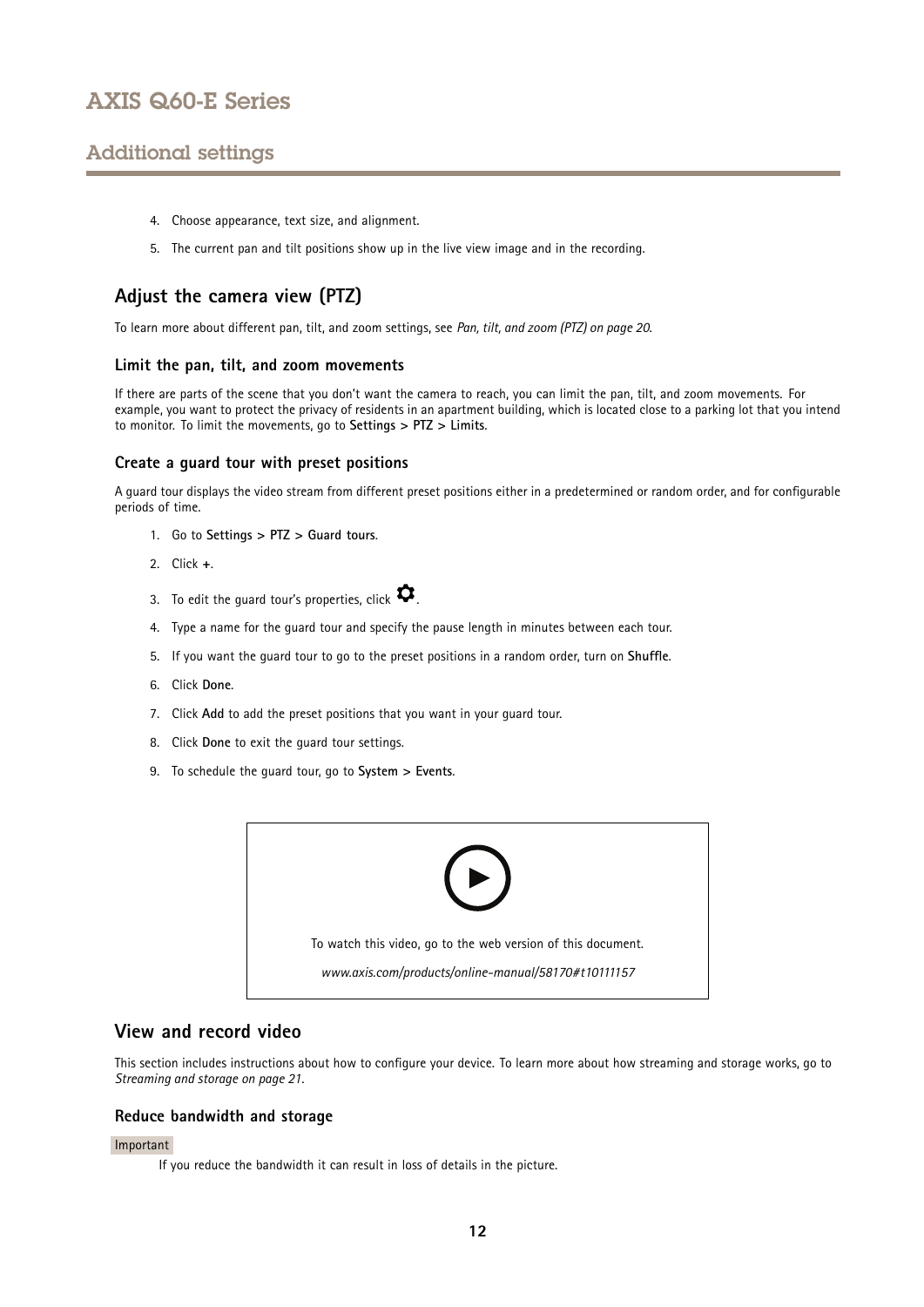## <span id="page-12-0"></span>Additional settings

- 1. Go to live view and select **H.264**.
- 2. Go to **Settings <sup>&</sup>gt; Stream**.
- 3. Do one or more of the following:

#### Note

The zipstream settings are used for both H.264 and H.265.

- Turn on dynamic GOP and set <sup>a</sup> high GOP length value.
- Increase the compression.
- Turn on dynamic FPS.

#### Note

Web browsers do not support H.265 decoding. Use <sup>a</sup> video management system or application supporting H.265 decoding.

## **Set up network storage**

To store recordings on the network, you need to set up your network storage.

- 1. Go to **Settings <sup>&</sup>gt; System** <sup>&</sup>gt; **Storage**.
- 2. Click **Setup** under **Network storage**.
- 3. Enter the IP address of the host server.
- 4. Enter the name of the shared location on the host server.
- 5. Move the switch if the share requires <sup>a</sup> login, and enter username and password.
- 6. Click **Connect**.

#### **Record and watch video**

To record video you must first set up network storage, see *Set up network storage on page 13*, or have an SD card installed.

#### **Record video**

- 1. Go to the live view.
- 2. To start <sup>a</sup> recording, click **Record**. Click again to stop the recording.

#### **Watch video**

- 1. Click **Storage <sup>&</sup>gt; Go to recordings**.
- 2. Select your recording in the list and it will play automatically.

## **Set up rules and alerts**

You can create rules to make your device perform an action when certain events occur. A rule consists of conditions and actions. The conditions can be used to trigger the actions. For example, the device can start <sup>a</sup> recording or send an email when it detects motion, or show an overlay text while the device is recording.

### **Trigger an action**

1. Go to **Settings <sup>&</sup>gt; System <sup>&</sup>gt; Events** to set up <sup>a</sup> rule. The rule defines when the device will perform certain actions. Rules can be setup as scheduled, recurring, or for example, triggered by motion detection.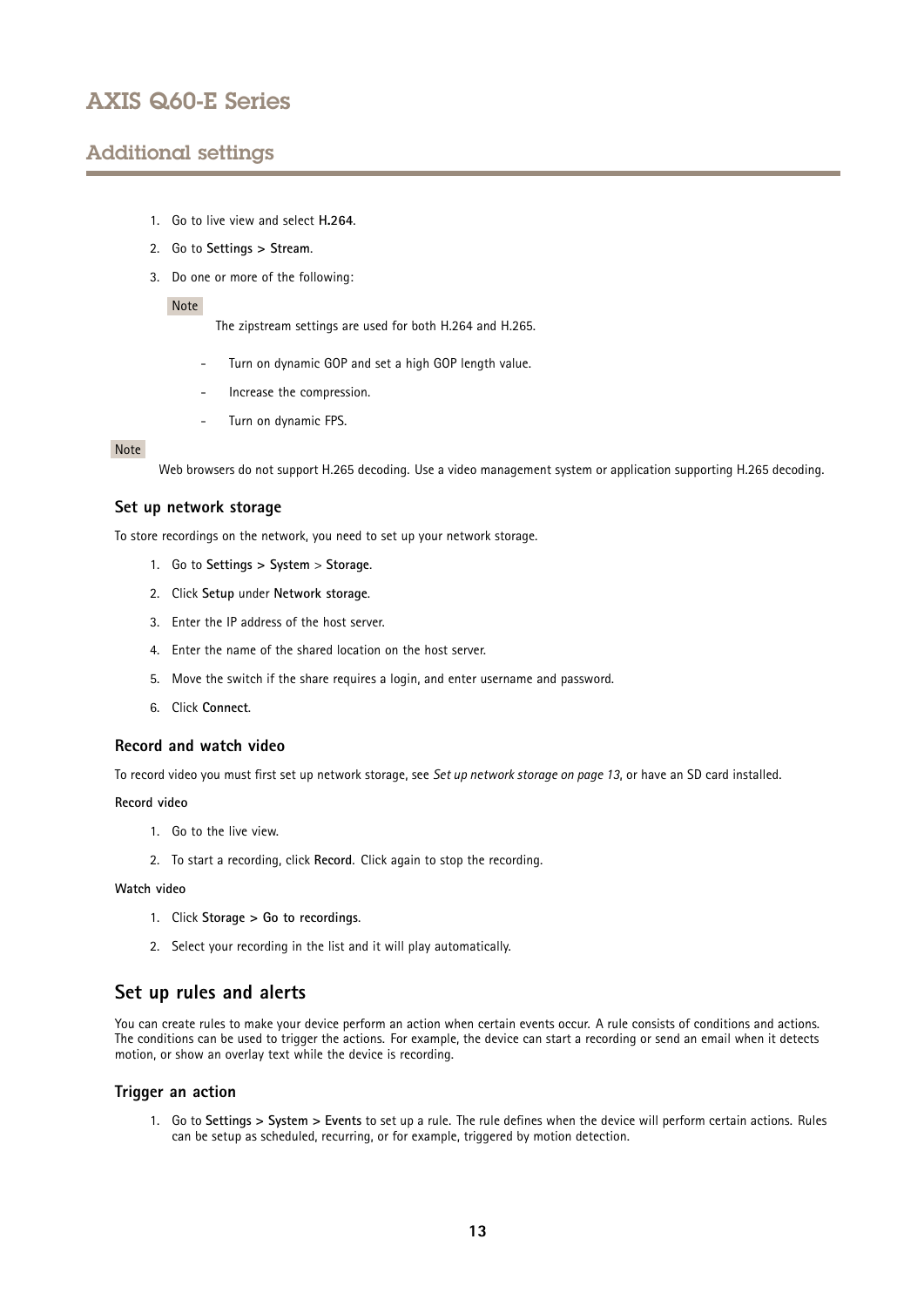## Additional settings

- 2. Select the **Condition** that must be met to trigger the action. If you specify more than one condition for the rule, all of the conditions must be met to trigger the action.
- 3. Select which **Action** the device should perform when the conditions are met.

### Note

If you make changes to an active rule, you have to restart the rule for the changes to take effect.

#### **Record video when the camera detects motion**

This example explains how to set up the camera to start recording to the SD card five seconds before it detects motion and to stop one minute after.



*How to record a video stream when the camera detects motion*

Make sure that AXIS Video Motion Detection is running:

- 1. Go to **Settings <sup>&</sup>gt; Apps** <sup>&</sup>gt; **AXIS Video Motion Detection**.
- 2. Start the application if it is not already running.
- 3. Make sure you have set up the application according to your needs. If you need help, see the *user manual for AXIS Video Motion [Detection](https://www.axis.com/products/online-manual/44110) 4*.

#### Create <sup>a</sup> rule:

- 1. Go to **Settings <sup>&</sup>gt; System <sup>&</sup>gt; Events** and add <sup>a</sup> rule.
- 2. Type <sup>a</sup> name for the rule.
- 3. In the list of conditions, under **Application**, select **AXIS Video Motion Detection (VMD)**.
- 4. In the list of actions, under **Recordings**, select **Record video while the rule is active**.
- 5. Select an existing stream profile or create <sup>a</sup> new one.
- 6. Set the prebuffer time to 5 seconds.
- 7. Set the postbuffer time to 60 seconds.
- 8. In the list of storage options, select **SD card**.
- 9. Click **Save**.

### **Direct the camera to <sup>a</sup> preset position when the camera detects motion**

This example explains how to set up the camera to go to <sup>a</sup> preset position when it detects motion in the image.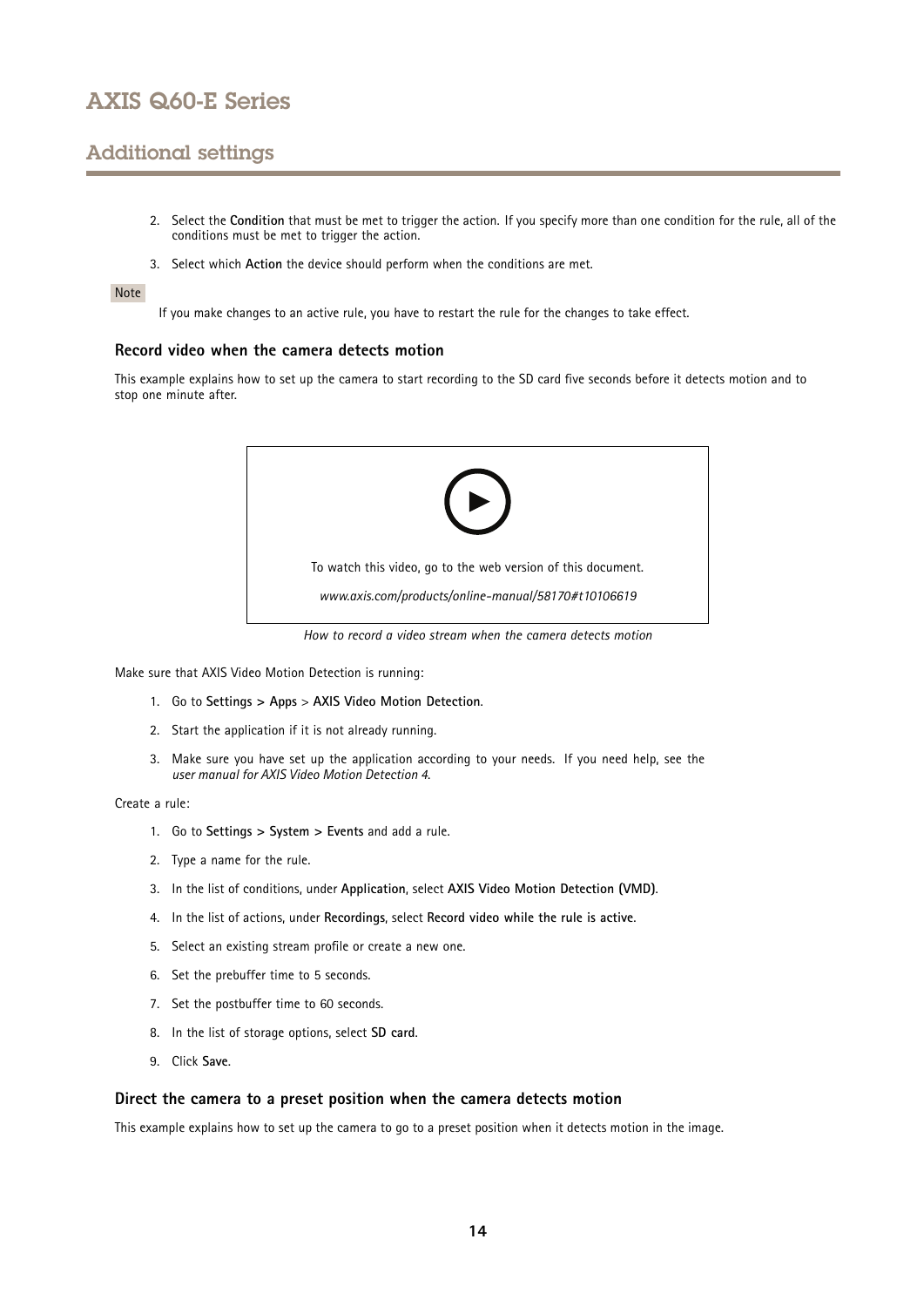## Additional settings



Make sure that AXIS Video Motion Detection is running:

- 1. Go to **Settings <sup>&</sup>gt; Apps** <sup>&</sup>gt; **AXIS Video Motion Detection**.
- 2. Start the application if it is not already running.
- 3. Make sure you have set up the application according to your needs. If you need help, see the *user manual for AXIS Video Motion [Detection](https://www.axis.com/products/online-manual/44110) 4*.

#### Add <sup>a</sup> preset position:

Go to **Settings <sup>&</sup>gt; PTZ** and set where you want the camera to be directed by creating <sup>a</sup> preset position.

### Create <sup>a</sup> rule:

- 1. Go to **Settings <sup>&</sup>gt; System** <sup>&</sup>gt; **Events <sup>&</sup>gt; Rules** and add <sup>a</sup> rule.
- 2. Type <sup>a</sup> name for the rule.
- 3. In the list of conditions, select <sup>a</sup> video motion detection condition under **Application**.
- 4. From the list of actions, select **Go to preset position**.
- 5. Select the preset position you want the camera to go to.
- 6. Click **Save**.

## **Zoom in on <sup>a</sup> specific area automatically with gatekeeper**

This example explains how to use the gatekeeper functionality to make the camera zoom in automatically on the license plate of <sup>a</sup> car that passes through <sup>a</sup> gate. When the car has passed, the camera zooms out to the home position.

Create the preset positions:

- 1. Go to **Settings <sup>&</sup>gt; PTZ <sup>&</sup>gt; Preset positions**.
- 2. Create the home position that includes the entrance of the gate.
- 3. Create the zoomed-in preset position so that it covers the area in the image where you assume that the license plate will appear.

Create <sup>a</sup> motion detection profile:

- 1. Go to **Settings <sup>&</sup>gt; Apps** and open AXIS Video Motion Detection.
- 2. Create <sup>a</sup> profile that covers the entrance of the gate and then save the profile.

Create <sup>a</sup> rule:

- 1. Go to **Settings <sup>&</sup>gt; System <sup>&</sup>gt; Events** and add <sup>a</sup> rule.
- 2. Name the rule "Gatekeeper".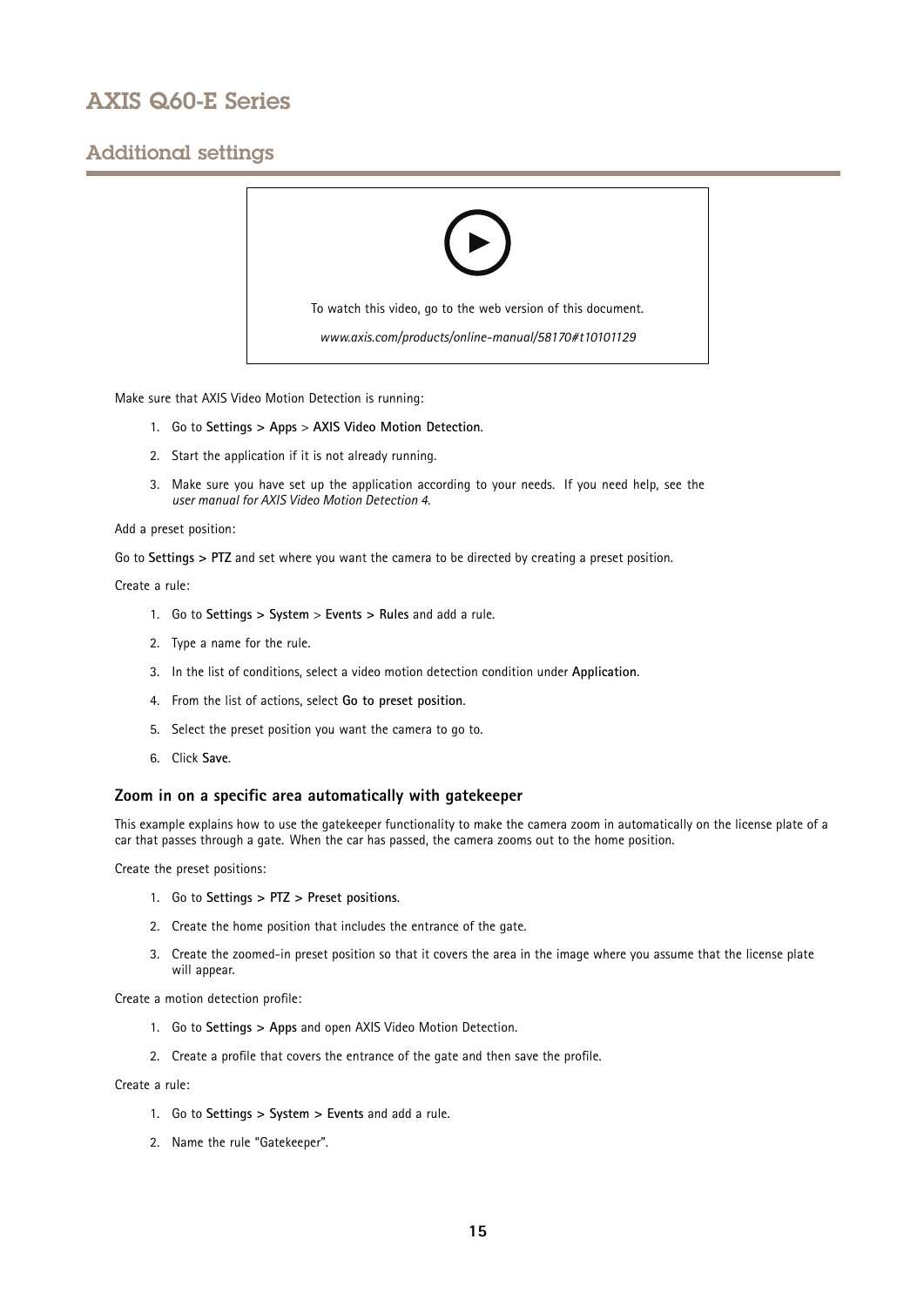## Additional settings

- 3. In the list of conditions, under **Application**, select the motion detection profile.
- 4. In the list of actions, under **Preset positions**, select **Go to preset position**.
- 5. Select <sup>a</sup> **Video channel**.
- 6. Select the **Preset position**.
- 7. To make the camera wait <sup>a</sup> while before it returns to the home position, select **Home timeout**, and set <sup>a</sup> time.
- 8. Click **Save**.

### **Record video when the camera detects impact**

Shock detection allows the camera to detect tampering caused by vibrations or shock. Vibrations due to the environment or to an object can trigger an action depending on the shock sensitivity range, which can be set from 0 to 100. In this scenario, someone is throwing rocks at the camera after hours and you would like to get <sup>a</sup> video clip of the event.

Turn on shock detection:

- 1. Go to **Settings <sup>&</sup>gt; System <sup>&</sup>gt; Detectors**.
- 2. Turn on shock detection, and set <sup>a</sup> value for the shock sensitivity.

Create <sup>a</sup> rule:

- 1. Go to **Settings <sup>&</sup>gt; System <sup>&</sup>gt; Events** and add <sup>a</sup> rule.
- 2. Type <sup>a</sup> name for the rule.
- 3. In the list of conditions, under **Device status**, select **Shock detected**.
- 4. Click **<sup>+</sup>** to add <sup>a</sup> second condition.
- 5. In the list of conditions, under **Scheduled and recurring**, select **Scheduled event**.
- 6. In the list of schedules, select **After hours** .
- 7. In the list of actions, under **Recordings**, select **Record video while the rule is active**.
- 8. Select <sup>a</sup> **Camera**.
- 9. Set the prebuffer time to 5 seconds.
- 10. Set the postbuffer time to 60 seconds.
- 11. Select where to save the recordings.
- 12. Click **Save**.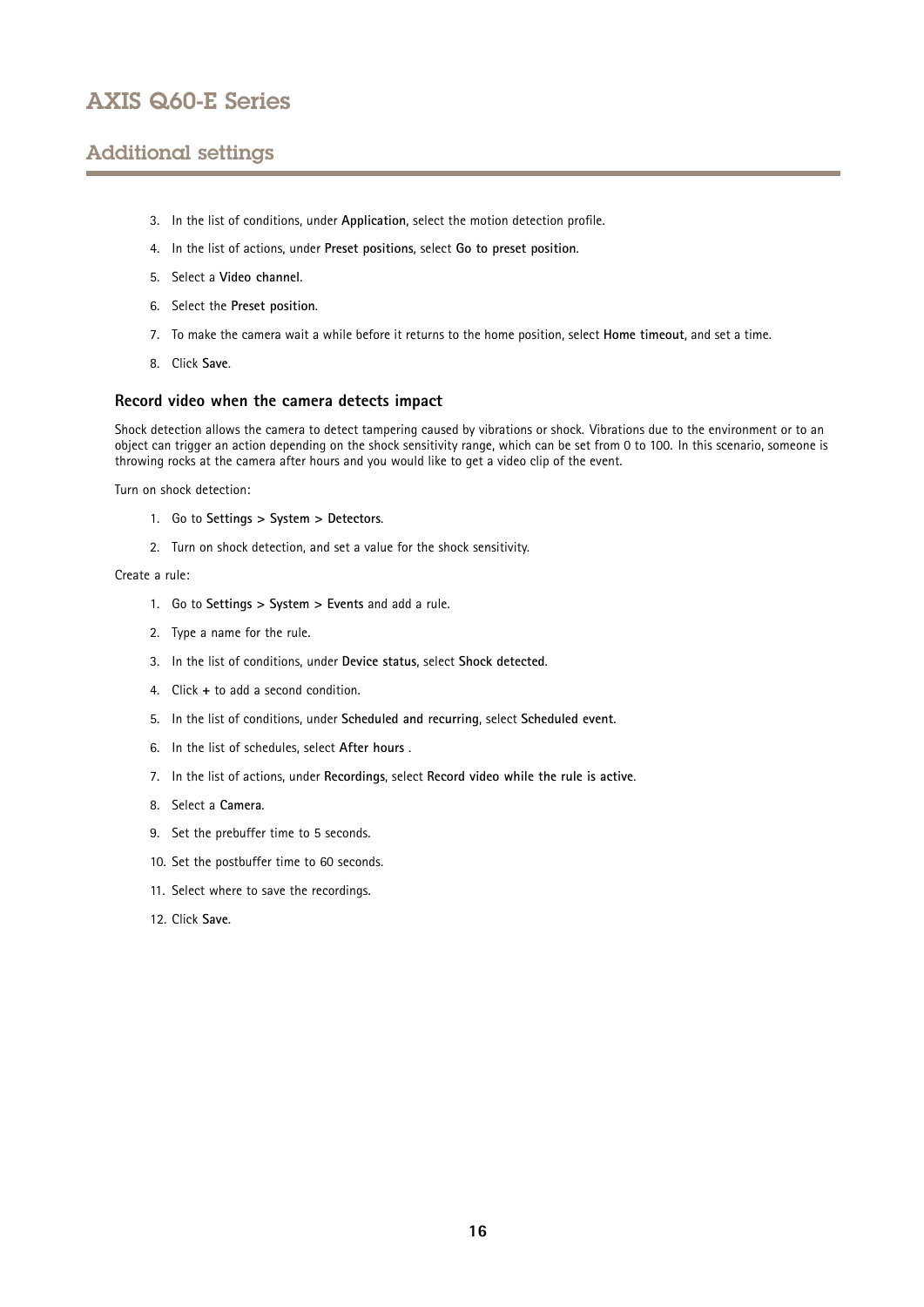## Additional settings

## **Send an email automatically if someone spray paints the lens**



*How to send an email notification if someone spray paint the lens*

- 1. Go to **Settings <sup>&</sup>gt; System <sup>&</sup>gt; Detectors**.
- 2. Turn on **Trigger on dark images**. This will trigger an alarm if the lens is sprayed, covered, or rendered severely out of focus.
- 3. Set <sup>a</sup> duration for **Trigger after**. The value indicates the time that must pass before an email is sent.

## Create <sup>a</sup> rule:

- 1. Go to **Settings <sup>&</sup>gt; System <sup>&</sup>gt; Events <sup>&</sup>gt; Rules** and add <sup>a</sup> rule.
- 2. Type <sup>a</sup> name for the rule.
- 3. In the list of conditions, select **Tampering**.
- 4. In the list of actions, select **Send notification to email**.
- 5. Select <sup>a</sup> recipient from the list or go to **Recipients** to create <sup>a</sup> new recipient.

To create a new recipient, click  $\begin{array}{c} \uparrow \\ \downarrow \end{array}$  . To copy an existing recipient, click  $\begin{array}{c} \bullet \\ \bullet \end{array}$ 

- 6. Type <sup>a</sup> subject and <sup>a</sup> message for the email.
- 7. Click **Save**.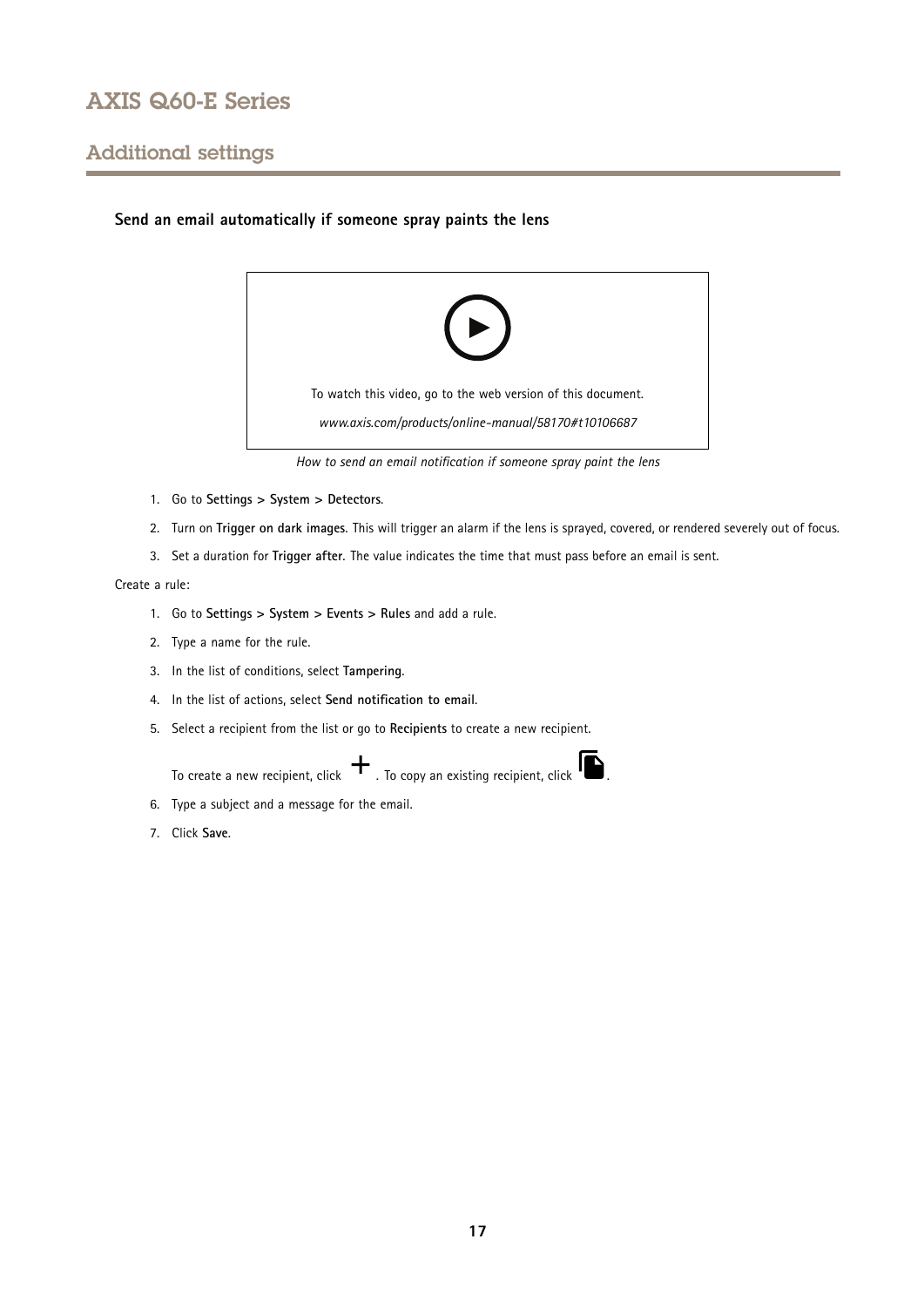## <span id="page-17-0"></span>Learn more

## Learn more

## **Cleaning recommendations**

If the device gets grease stains or becomes heavily soiled, you can clean it with mild, solvent-free soap or detergent.

### *NOTICE*

Never use harsh detergent, for example gasoline, benzene, or acetone.

- 1. Use <sup>a</sup> can of compressed air to remove any dust or loose dirt from the device.
- 2. Clean the device with <sup>a</sup> soft cloth dampened with mild detergent and lukewarm water.
- 3. Wipe carefully with <sup>a</sup> dry cloth.

#### Note

Avoid cleaning in direct sunlight or at elevated temperatures, as this may cause stains when the water droplets dry.

## **Bitrate control**

With bitrate control, you can manage the bandwidth consumption of your video stream.

#### **Variable bitrate (VBR)**

With variable bitrate, the bandwidth consumption varies based on the level of activity in the scene. The more activity in the scene, the more bandwidth you need. You are guaranteed constant image quality but it requires storage margins.



#### **Maximum bitrate (MBR)**

With maximum bitrate, you can set <sup>a</sup> target bitrate to handle bitrate limitations in your system. You may see <sup>a</sup> decline in image quality or frame rate when the instantaneous bitrate is kept below the specified target bitrate. You can choose to either prioritize image quality or frame rate. We recommend that you configure the target bitrate to <sup>a</sup> higher value than the expected bitrate. This gives you <sup>a</sup> margin for additional complexity that needs to be captured.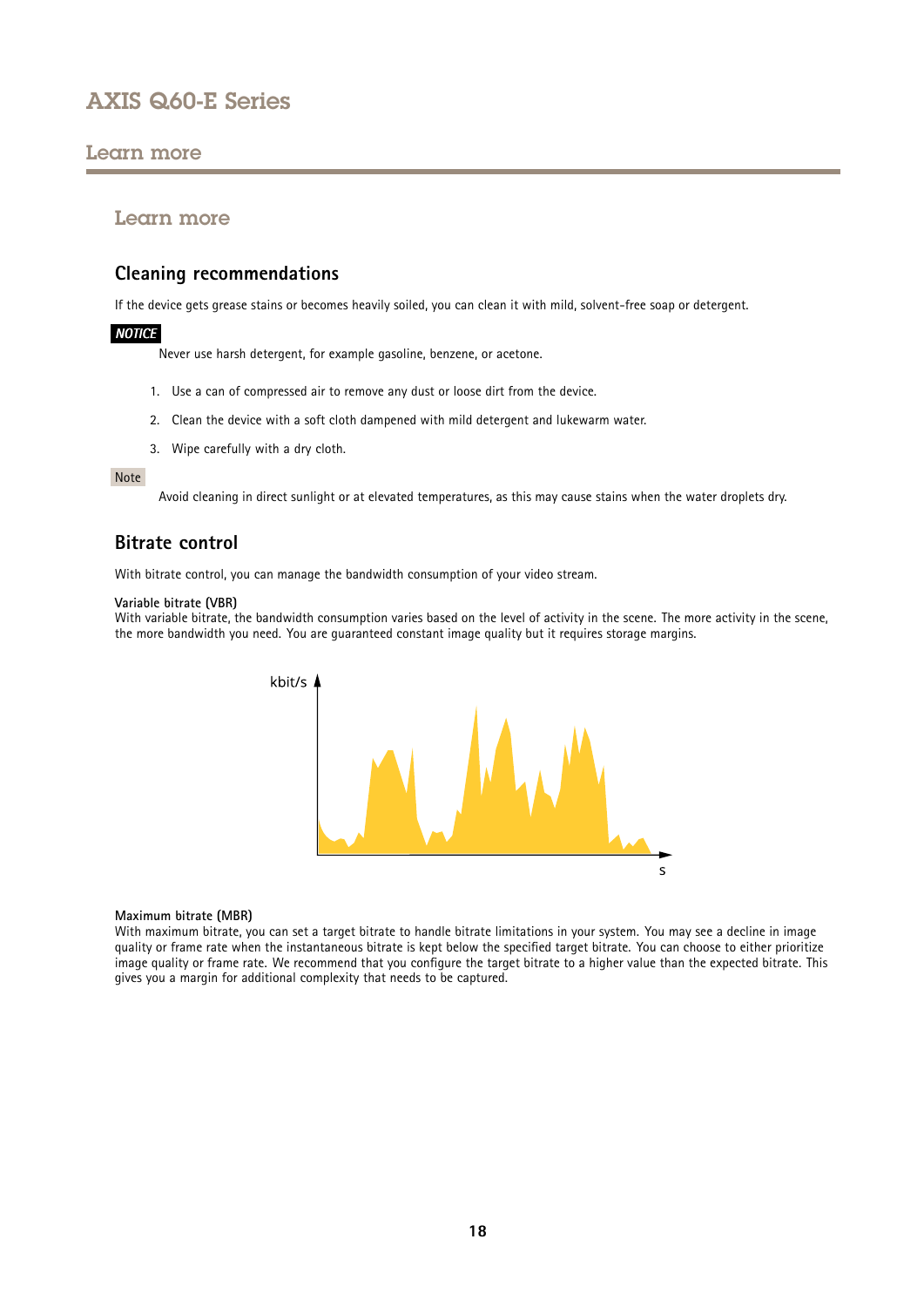## Learn more



*1 Target bitrate*

#### **Average bitrate (ABR)**

With average bitrate, the bitrate is automatically adjusted over a longer timescale. This is so you can meet the specified target and provide the best video quality based on your available storage. Bitrate is higher in scenes with <sup>a</sup> lot of activity, compared to static scenes. You are more likely to get better image quality when needed when using the average bitrate option. You can define the total storage required to store the video stream for <sup>a</sup> specified amount of time (retention time) when image quality is adjusted to meet the specified target bitrate. Specify the average bitrate settings in one of the following ways:

- To calculate the estimated storage need, set the target bitrate and the retention time.
- To calculate the average bitrate, based on available storage and required retention time, use the target bitrate calculator.



- *1 Target bitrate*
- *2 Actual average bitrate*

You can also turn on maximum bitrate and specify <sup>a</sup> target bitrate within the average bitrate option.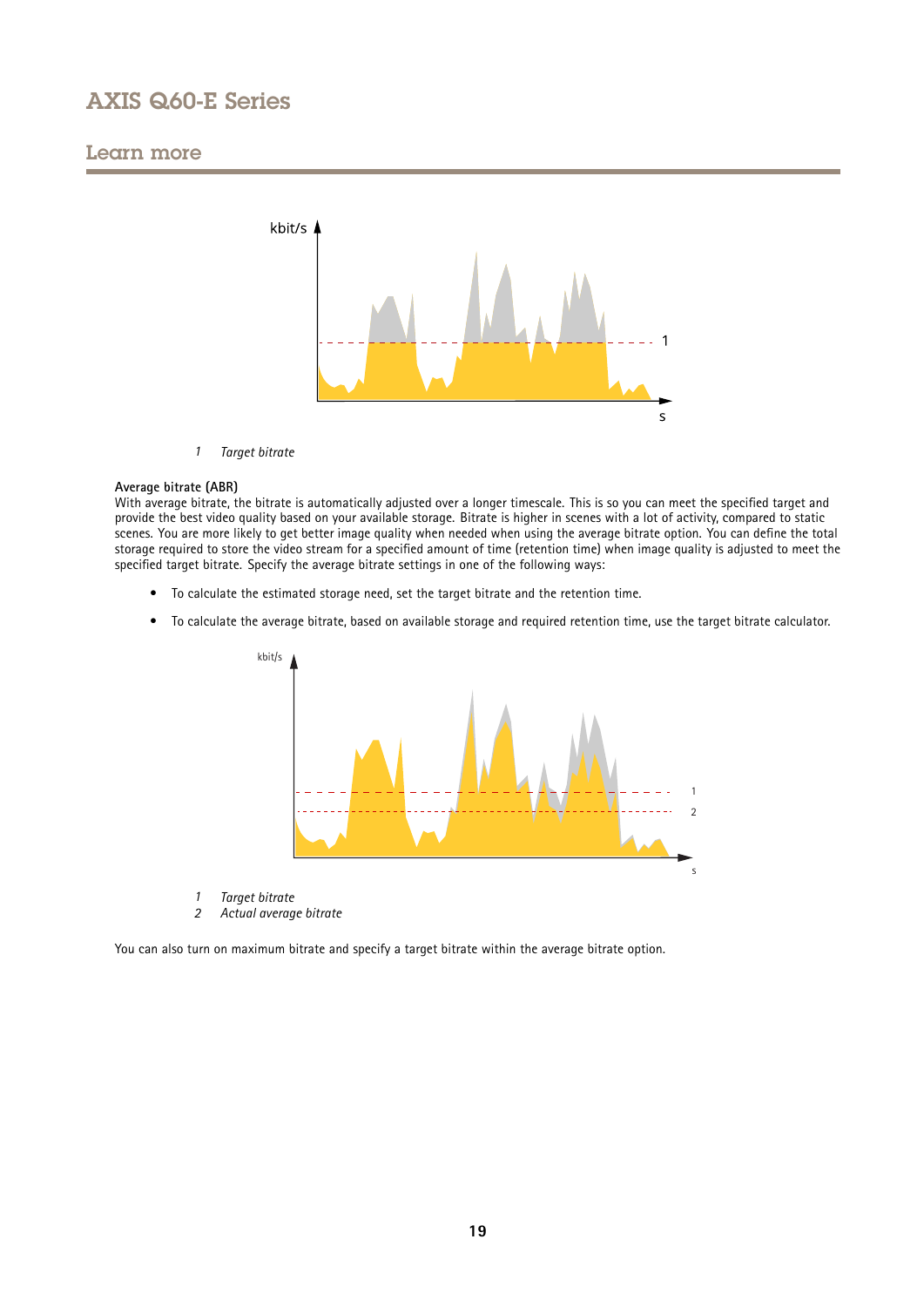## <span id="page-19-0"></span>Learn more



- *1 Target bitrate*
- *2 Actual average bitrate*

## **Capture modes**

Capture mode defines the maximum frame rate available in the Axis product. Depending on which capture mode you select, you may not be able to use WDR.

Which capture mode to choose depends on the requirements of frame rate and resolution for the specific surveillance setup. For specifications about available capture modes, see the product's datasheet at *[axis.com](https://www.axis.com)*.

## **Privacy masks**

A privacy mask is <sup>a</sup> user-defined area that covers <sup>a</sup> part of the monitored area. In the video stream, privacy masks appear either as blocks of solid color or with <sup>a</sup> mosaic pattern.

You'll see the privacy mask on all snapshots, recorded video, and live streams.

You can use the VAPIX<sup>®</sup> application programming interface (API) to turn off the privacy masks.

### Important

If you use multiple privacy masks it may affect the product's performance.

## **Overlays**

Overlays are superimposed over the video stream. They are used to provide extra information during recordings, such as <sup>a</sup> timestamp, or during product installation and configuration. You can add either text or an image.

The video streaming indicator is another type of overlay. It shows you that the live view video stream is live.

## **Pan, tilt, and zoom (PTZ)**

## **Guard tours**

A guard tour displays the video stream from different preset positions either in <sup>a</sup> predetermined or random order, and for configurable periods of time. Once started, <sup>a</sup> guard tour continues to run until stopped, even when there are no clients (web browsers) viewing the images.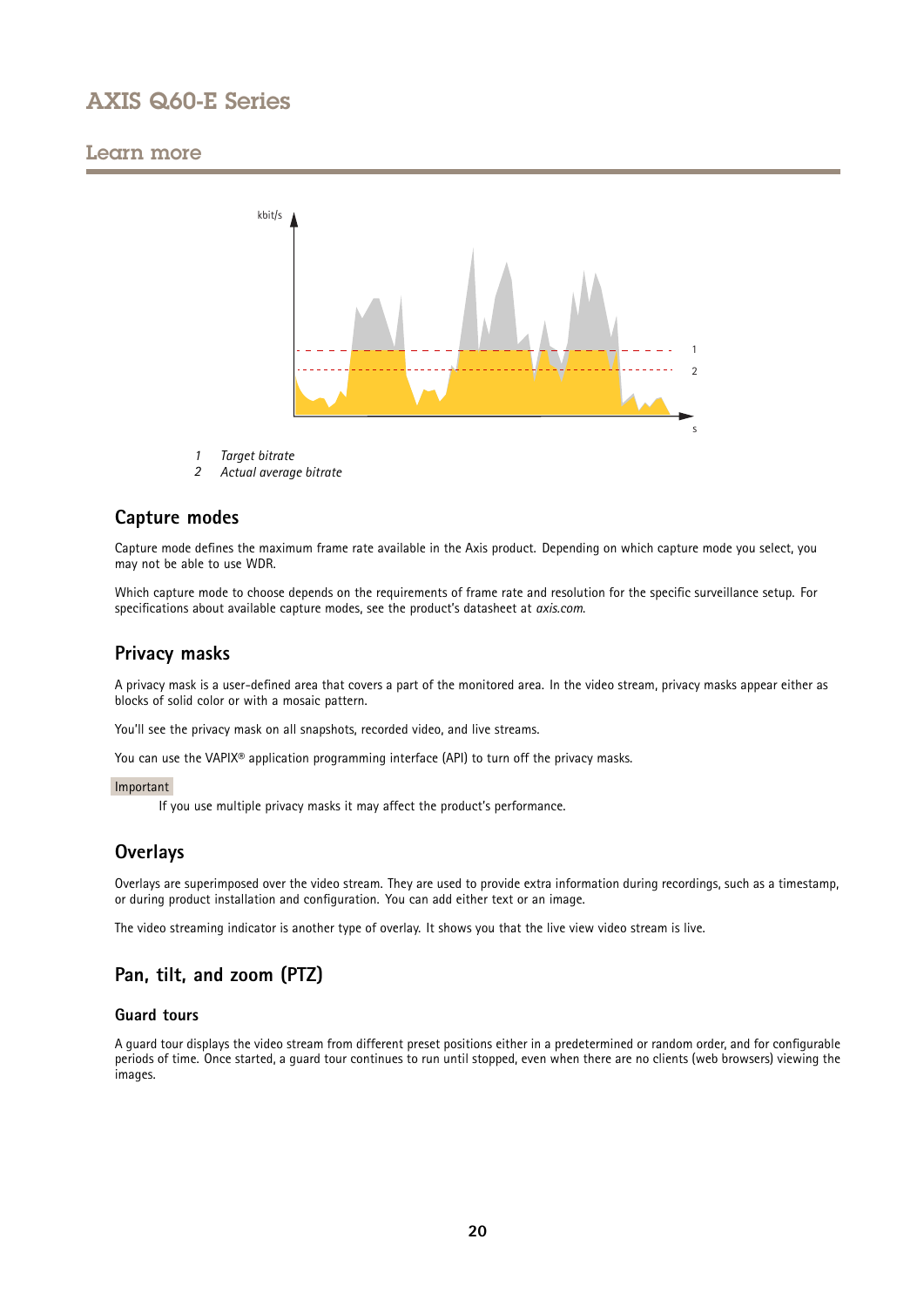## <span id="page-20-0"></span>Learn more

## **Streaming and storage**

### **Video compression formats**

Decide which compression method to use based on your viewing requirements, and on the properties of your network. The available options are:

### **Motion JPEG**

Motion JPEG, or MJPEG, is <sup>a</sup> digital video sequence that is made up of <sup>a</sup> series of individual JPEG images. These images are then displayed and updated at <sup>a</sup> rate sufficient to create <sup>a</sup> stream that shows constantly updated motion. For the viewer to perceive motion video the rate must be at least <sup>16</sup> image frames per second. Full motion video is perceived at <sup>30</sup> (NTSC) or <sup>25</sup> (PAL) frames per second.

The Motion JPEG stream uses considerable amounts of bandwidth, but provides excellent image quality and access to every image contained in the stream.

#### **H.264 or MPEG-4 Part 10/AVC**

#### Note

H.264 is <sup>a</sup> licensed technology. The Axis product includes one H.264 viewing client license. To install additional unlicensed copies of the client is prohibited. To purchase additional licenses, contact your Axis reseller.

H.264 can, without compromising image quality, reduce the size of <sup>a</sup> digital video file by more than 80% compared to the Motion JPEG format and by as much as 50% compared to the MPEG-4 standard. This means that less network bandwidth and storage space are required for <sup>a</sup> video file. Or seen another way, higher video quality can be achieved for <sup>a</sup> given bitrate.

#### **H.265 or MPEG-H Part 2/HEVC**

#### Note

H.265 is licensed technology. The Axis product includes one H.265 viewing client license. To install additional unlicensed copies of the client is prohibited. To purchase additional licenses, contact your Axis reseller.

## **How do Image, Stream, and Stream profile settings relate to each other?**

The **Image** tab contains camera settings that affect all video streams from the product. If you change something in this tab, it immediately affects all video streams and recordings.

The **Stream** tab contains settings for video streams. You get these settings if you request <sup>a</sup> video stream from the product and don't specify for example resolution, or frame rate. When you change the settings in the **Stream** tab, it doesn't affect ongoing streams, but it will take effect when you start <sup>a</sup> new stream.

The **Stream profiles** settings override the settings from the **Stream** tab. If you request <sup>a</sup> stream with <sup>a</sup> specific stream profile, the stream contains the settings of that profile. If you request <sup>a</sup> stream without specifying <sup>a</sup> stream profile, or request <sup>a</sup> stream profile that doesn't exist in the product, the stream contains the settings from the **Stream** tab.

## **Applications**

AXIS Camera Application Platform (ACAP) is an open platform that enables third parties to develop analytics and other applications for Axis products. To find out more about available applications, downloads, trials and licenses, go to *[axis.com/applications](https://www.axis.com/applications)*.

To find the user manuals for Axis applications, go to *[axis.com](https://www.axis.com)*.

Note

• Several applications can run at the same time but some applications might not be compatible with each other. Certain combinations of applications might require too much processing power or memory resources when run in parallel. Verify that the applications work together before deployment.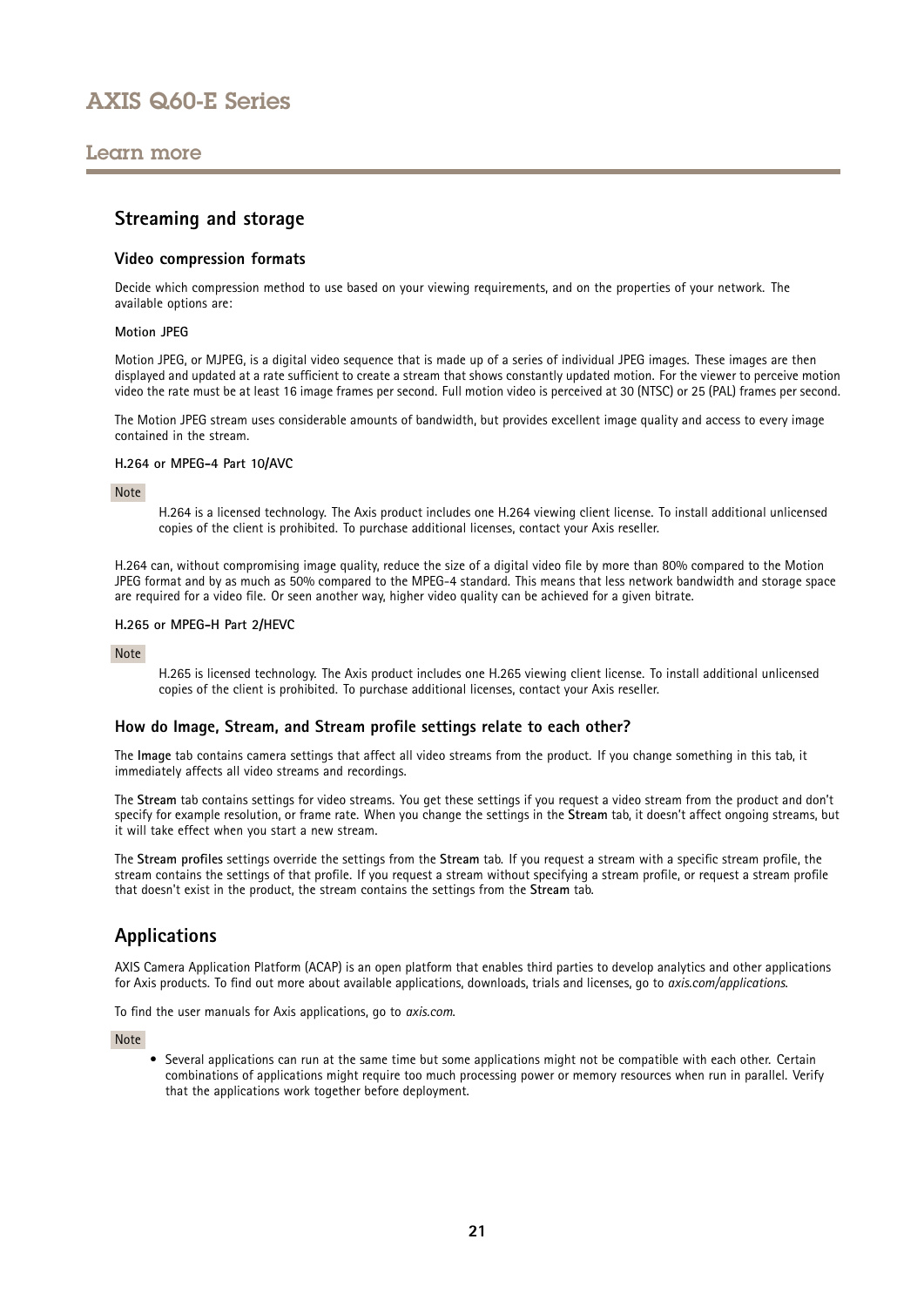## <span id="page-21-0"></span>Learn more





# **Autotracking**

With autotracking, the camera automatically zooms in on and tracks moving objects, for example <sup>a</sup> vehicle or <sup>a</sup> person. You can manually select an object to track, or set up trigger areas and let the camera detect moving objects. The application is best suited for open areas with no obscuring objects and where movement is unusual. When the camera doesn't track an object, it returns to its home position.

### Important

- Autotracking is designed for areas with <sup>a</sup> limited amount of movement.
- Autotracking does not track objects behind privacy masks.
- If both autotracking and guard tour are enabled, guard tour takes priority over autotracking. This means autotracking stops if <sup>a</sup> guard tour starts.

## **Security**

## **TPM module**

The TPM (Trusted Platform Module) is <sup>a</sup> component that provides cryptographic features to protect information from unauthorized access. It is always activated and there are no settings you can change.

To learn more about TPM, go to *[axis.com/press-center/media-resources/white-papers](https://www.axis.com/press-center/media-resources/white-papers)*.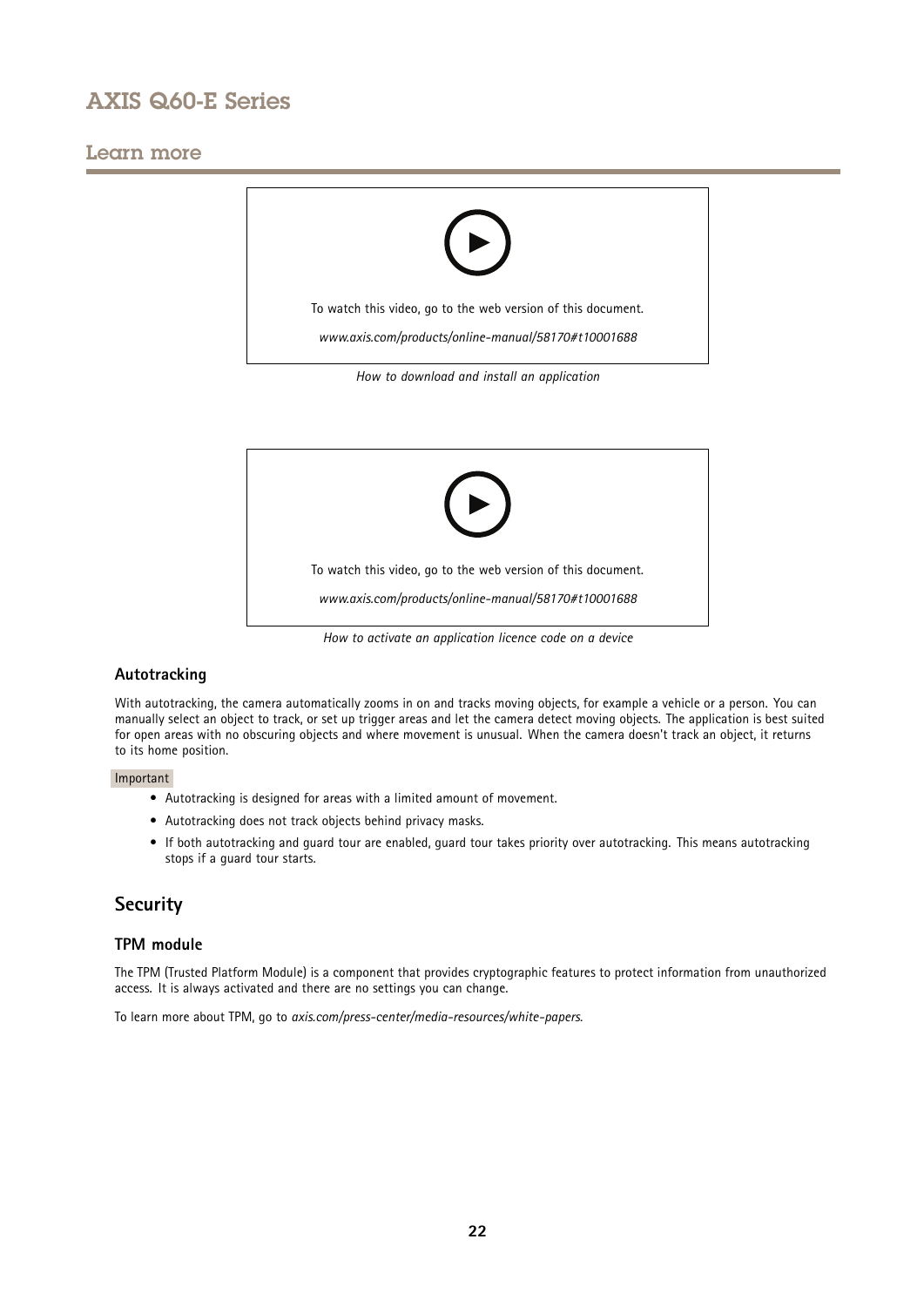## <span id="page-22-0"></span>Troubleshooting

## Troubleshooting

## **Reset to factory default settings**

#### Important

Reset to factory default should be used with caution. A reset to factory default resets all settings, including the IP address, to the factory default values.

To reset the product to the factory default settings:

- 1. Press and hold the control button and the power button for 15–30 seconds until the status LED indicator flashes amber. See *Product [overview](#page-26-0) on page [27](#page-26-0)*.
- 2. Release the control button but continue to hold down the power button until the status LED indicator turns green.
- 3. Release the power button and assemble the product.
- 4. The process is now complete. The product has been reset to the factory default settings. If no DHCP server is available on the network, the default IP address is 192.168.0.90.
- 5. Using the installation and management software tools to assign an IP address, set the password and access the video stream.

It is also possible to reset parameters to factory default through the web interface. Go to **Settings <sup>&</sup>gt; System <sup>&</sup>gt; Maintenance** and click **Default**.

## **Firmware options**

Axis offers product firmware management according to either the active track or the long-term support (LTS) tracks. Being on the active track means continuously getting access to all the latest product features, while the LTS tracks provide <sup>a</sup> fixed platform with periodic releases focused mainly on bug fixes and security updates.

Using firmware from the active track is recommended if you want to access the newest features, or if you use Axis end-to-end system offerings. The LTS tracks are recommended if you use third-party integrations, which are not continuously validated against the latest active track. With LTS, the products can maintain cybersecurity without introducing any significant functional changes or affecting any existing integrations. For more detailed information about Axis product firmware strategy, go to *[axis.com/support/firmware](https://www.axis.com/support/firmware)*.

## **Check the current firmware**

Firmware is the software that determines the functionality of network devices. One of your first actions when troubleshooting <sup>a</sup> problem should be to check the current firmware version. The latest version may contain <sup>a</sup> correction that fixes your particular problem.

To check the current firmware:

1. Go to the product's webpage.



3. Click **About**.

## **Upgrade the firmware**

#### Important

Preconfigured and customized settings are saved when the firmware is upgraded (provided that the features are available in the new firmware) although this is not guaranteed by Axis Communications AB.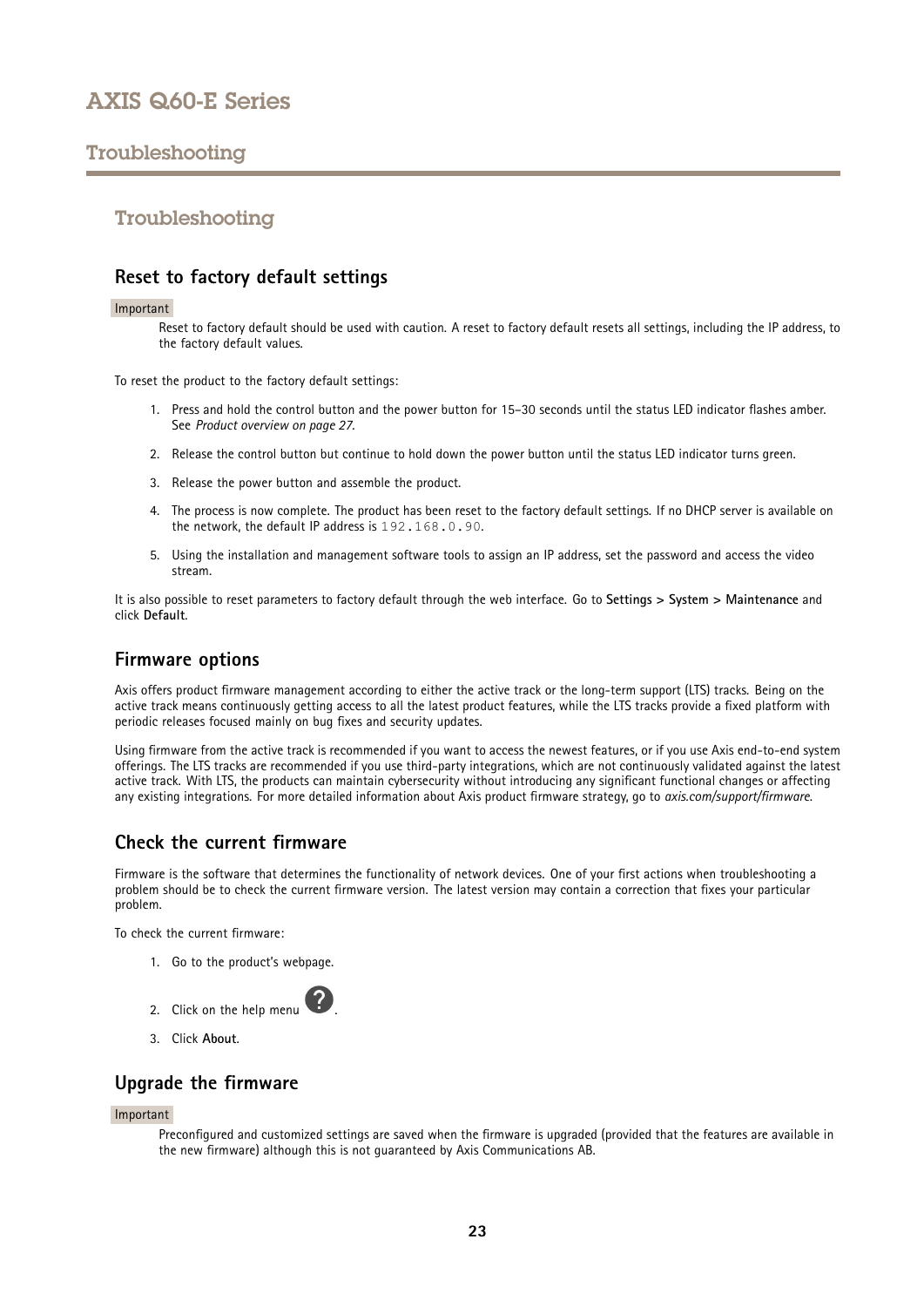## <span id="page-23-0"></span>Troubleshooting

### Important

Make sure the cover is attached during upgrade to avoid installation failure.

### Important

Make sure the product remains connected to the power source throughout the upgrade process.

### Note

When you upgrade the product with the latest firmware in the active track, the product receives the latest functionality available. Always read the upgrade instructions and release notes available with each new release before upgrading the firmware. To find the latest firmware and the release notes, go to *[axis.com/support/firmware](https://www.axis.com/support/firmware)*.

AXIS Device Manager can be used for multiple upgrades. Find out more at *[axis.com/products/axis-device-manager](https://www.axis.com/products/axis-device-manager)*.



- 1. Download the firmware file to your computer, available free of charge at *[axis.com/support/firmware](https://www.axis.com/support/firmware)*.
- 2. Log in to the product as an administrator.
- 3. Go to **Settings <sup>&</sup>gt; System <sup>&</sup>gt; Maintenance**. Follow the instructions on the page. When the upgrade has finished, the product restarts automatically.

## **Technical issues, clues and solutions**

If you can't find what you're looking for here, try the troubleshooting section at *[axis.com/support](https://www.axis.com/support)*.

administrator to obtain an IP address.

| Problems upgrading the firmware                |                                                                                                                                                                                                                                             |  |  |
|------------------------------------------------|---------------------------------------------------------------------------------------------------------------------------------------------------------------------------------------------------------------------------------------------|--|--|
| Firmware upgrade failure                       | If the firmware upgrade fails, the device reloads the previous firmware. The most common reason<br>is that the wrong firmware file has been uploaded. Check that the name of the firmware file<br>corresponds to your device and try again. |  |  |
| Problems setting the IP address                |                                                                                                                                                                                                                                             |  |  |
| The device is located on a<br>different subnet | If the IP address intended for the device and the IP address of the computer used to access the<br>device are located on different subnets, you cannot set the IP address. Contact your network                                             |  |  |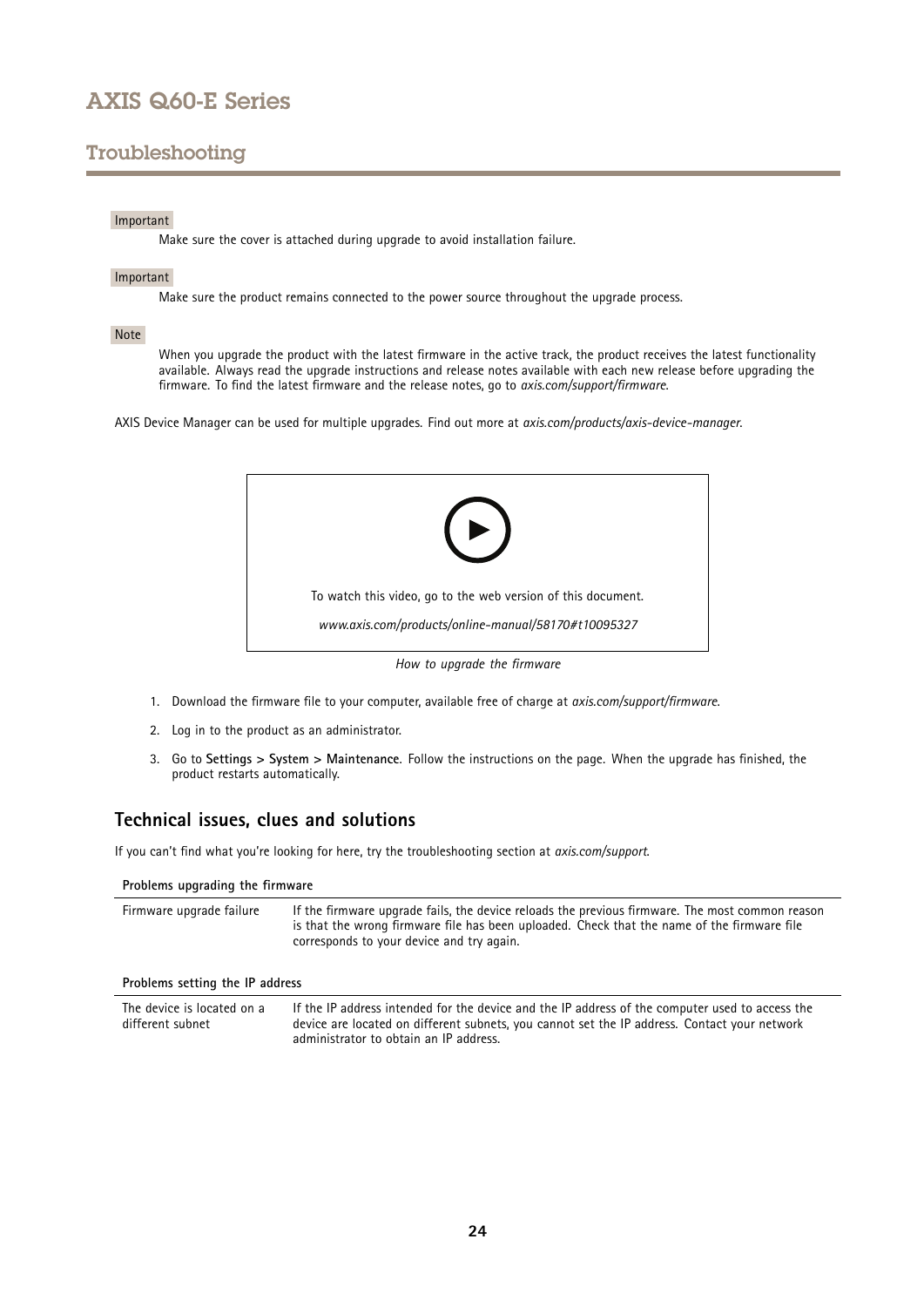# Troubleshooting

| The IP address is being used<br>by another device                         | Disconnect the Axis device from the network. Run the ping command (in a Command/DOS window,<br>type ping and the IP address of the device):                                                                                                                                                                                                                                                                           |
|---------------------------------------------------------------------------|-----------------------------------------------------------------------------------------------------------------------------------------------------------------------------------------------------------------------------------------------------------------------------------------------------------------------------------------------------------------------------------------------------------------------|
|                                                                           | • If you receive: Reply from <ip address="">: bytes=32; time=10<br/>this means that the IP address may already be in use by another device on the network.<br/>Obtain a new IP address from the network administrator and reinstall the device.<br/>If you receive: Request timed out, this means that the IP address is available<br/>for use with the Axis device. Check all cabling and reinstall the device.</ip> |
| Possible IP address conflict<br>with another device on the<br>same subnet | The static IP address in the Axis device is used before the DHCP server sets a dynamic address.<br>This means that if the same default static IP address is also used by another device, there may<br>be problems accessing the device.                                                                                                                                                                               |
|                                                                           |                                                                                                                                                                                                                                                                                                                                                                                                                       |
| The device cannot be accessed from a browser                              |                                                                                                                                                                                                                                                                                                                                                                                                                       |
| Cannot log in                                                             | When HTTPS is enabled, ensure that the correct protocol (HTTP or HTTPS) is used when attempting<br>to log in. You may need to manually type http or https in the browser's address field.                                                                                                                                                                                                                             |
|                                                                           | If the password for the user root is lost, the device must be reset to the factory default settings.<br>See Reset to factory default settings on page 23.                                                                                                                                                                                                                                                             |
| The IP address has been<br>changed by DHCP                                | IP addresses obtained from a DHCP server are dynamic and may change. If the IP address has been<br>changed, use AXIS IP Utility or AXIS Device Manager to locate the device on the network. Identify<br>the device using its model or serial number, or by the DNS name (if the name has been configured).                                                                                                            |

### **The device is accessible locally but not externally**

To access the device externally, we recommend using one of the following applications for Windows® :

- 
- AXIS Companion: free of charge, ideal for small systems with basic surveillance needs. AXIS Camera Station: 30-day trial version free of charge, ideal for small to mid-size systems.

For instructions and download, go to *[axis.com/vms](https://www.axis.com/vms)*.

| Multicast H.264 only              | Check if your router supports multicasting, or if the router settings between the client and the                                                                                                                                                                                                                                                                                                |
|-----------------------------------|-------------------------------------------------------------------------------------------------------------------------------------------------------------------------------------------------------------------------------------------------------------------------------------------------------------------------------------------------------------------------------------------------|
| accessible by local clients       | device need to be configured. The TTL (Time To Live) value may need to be increased.                                                                                                                                                                                                                                                                                                            |
| No multicast H.264                | Check with your network administrator that the multicast addresses used by the Axis device                                                                                                                                                                                                                                                                                                      |
| displayed in the client           | are valid for your network.                                                                                                                                                                                                                                                                                                                                                                     |
|                                   | Check with your network administrator to see if there is a firewall preventing viewing.                                                                                                                                                                                                                                                                                                         |
| Poor rendering of H.264           | Ensure that your graphics card is using the latest driver. The latest drivers can usually be                                                                                                                                                                                                                                                                                                    |
| images                            | downloaded from the manufacturer's website.                                                                                                                                                                                                                                                                                                                                                     |
| Color saturation is different     | Modify the settings for your graphics adapter. Go to the adapter's documentation for more                                                                                                                                                                                                                                                                                                       |
| in H.264 and Motion JPEG          | information.                                                                                                                                                                                                                                                                                                                                                                                    |
| Lower frame rate than<br>expected | • See Performance considerations on page 26.<br>Reduce the number of applications running on the client computer.<br>Limit the number of simultaneous viewers.<br>٠<br>Check with the network administrator that there is enough bandwidth available.<br>Lower the image resolution.<br>• The maximum frames per second is dependent on the utility frequency (60/50 Hz)<br>of the Axis device. |
| Can't select H.265 encoding       | Web browsers do not support H.265 decoding. Use a video management system or application                                                                                                                                                                                                                                                                                                        |
| in live view                      | supporting H.265 decoding.                                                                                                                                                                                                                                                                                                                                                                      |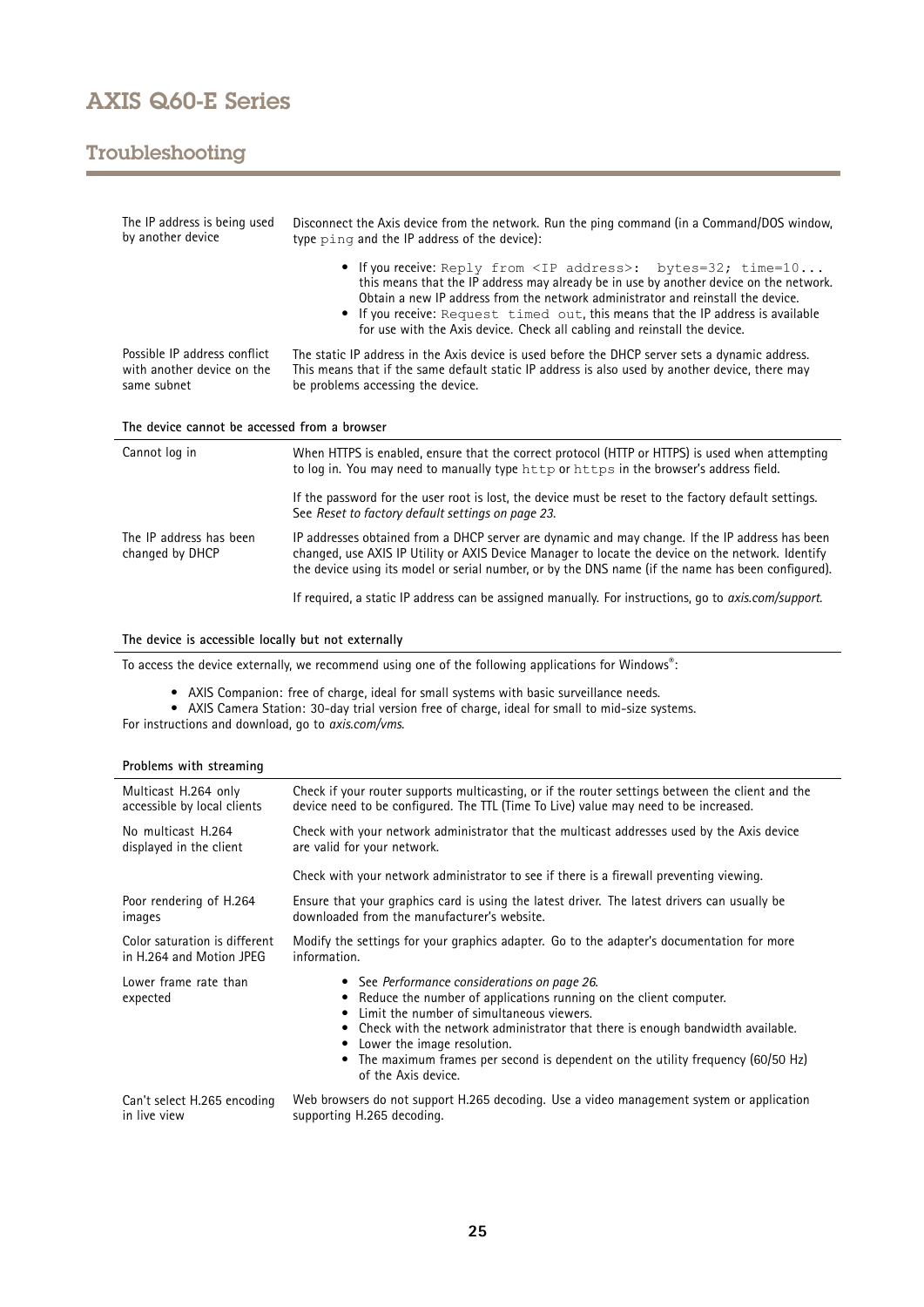## <span id="page-25-0"></span>Troubleshooting

## **Performance considerations**

When setting up your system, it is important to consider how various settings and situations affect the performance. Some factors affect the amount of bandwidth (the bitrate) required, others can affect the frame rate, and some affect both. If the load on the CPU reaches its maximum, this also affects the frame rate.

The following factors are the most important to consider:

- High image resolution or lower compression levels result in images containing more data which in turn affects the bandwidth.
- Rotating the image in the GUI will increase the product's CPU load.
- Removing or attaching the cover will restart the camera.
- •Access by large numbers of Motion JPEG or unicast H.264 clients affects the bandwidth.
- • Simultaneous viewing of different streams (resolution, compression) by different clients affects both frame rate and bandwidth.

Use identical streams wherever possible to maintain <sup>a</sup> high frame rate. Stream profiles can be used to ensure that streams are identical.

- Accessing Motion JPEG and H.264 video streams simultaneously affects both frame rate and bandwidth.
- Heavy usage of event settings affects the product's CPU load which in turn affects the frame rate.
- Using HTTPS may reduce frame rate, in particular if streaming Motion JPEG.
- •Heavy network utilization due to poor infrastructure affects the bandwidth.
- •Viewing on poorly performing client computers lowers perceived performance and affects frame rate.
- • Running multiple AXIS Camera Application Platform (ACAP) applications simultaneously may affect the frame rate and the general performance.

## **Need more help?**

## **Useful links**

• *How to assign an IP [address](https://www.axis.com/files/manuals/um_howtoassignanipaddressandaccessyourdevice_t10118032_en_1811.pdf) and access your device*

### **Contact support**

Contact support at *[axis.com/support](https://www.axis.com/support)*.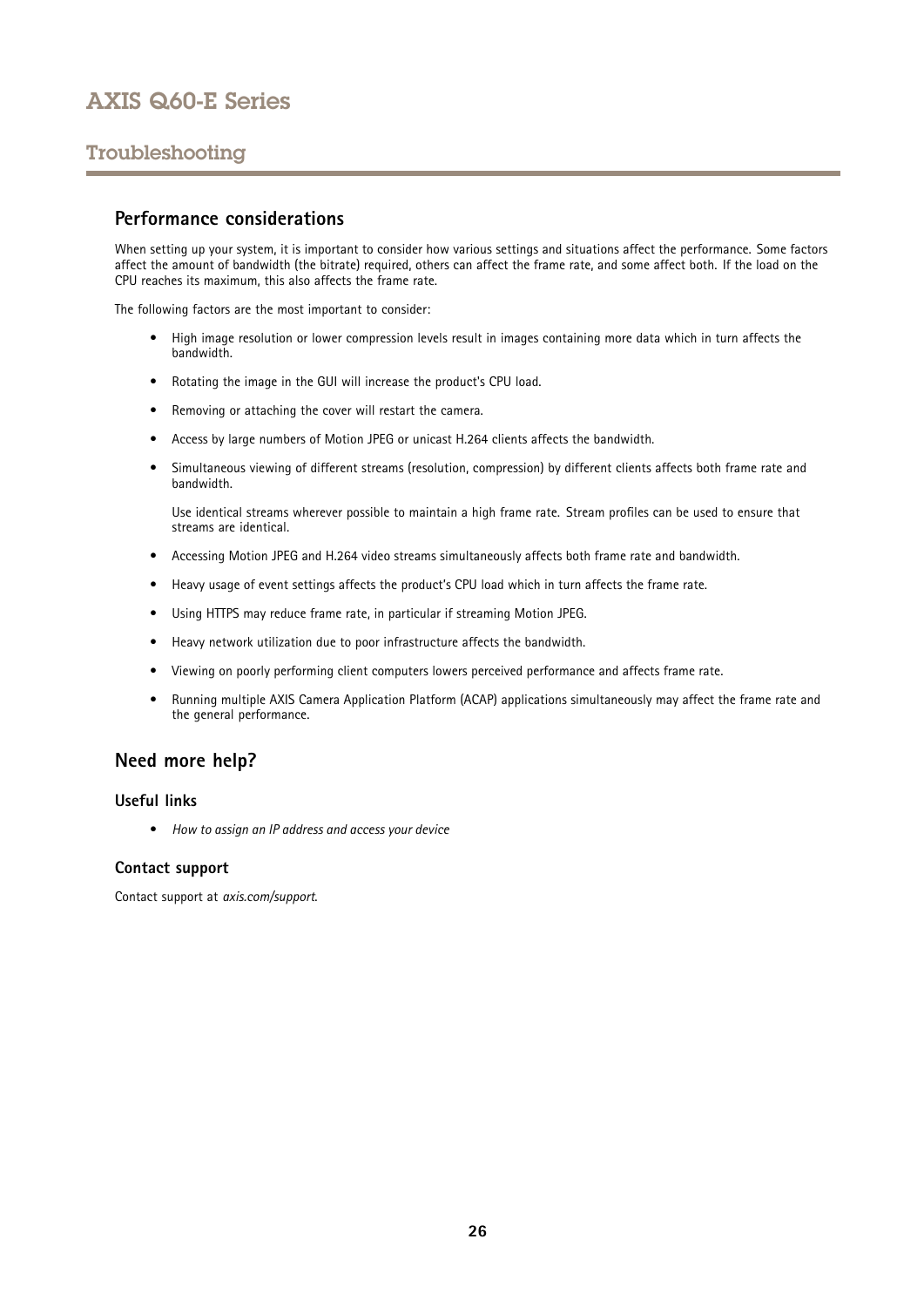# <span id="page-26-0"></span>Specifications

# Specifications

## **Product overview**



- *1 Hook for safety wire*
- *<sup>2</sup> Network connector (High PoE)*
- *3 Ground screw*
- *<sup>4</sup> Unit holder (3x)*
- *5 Control button*
- *6 Status LED indicator*
- *<sup>7</sup> Part number (P/N) and serial number (S/N)*
- *8 Power button*
- *9 Heater*
- *10 Dome*
- *11 SD card slot*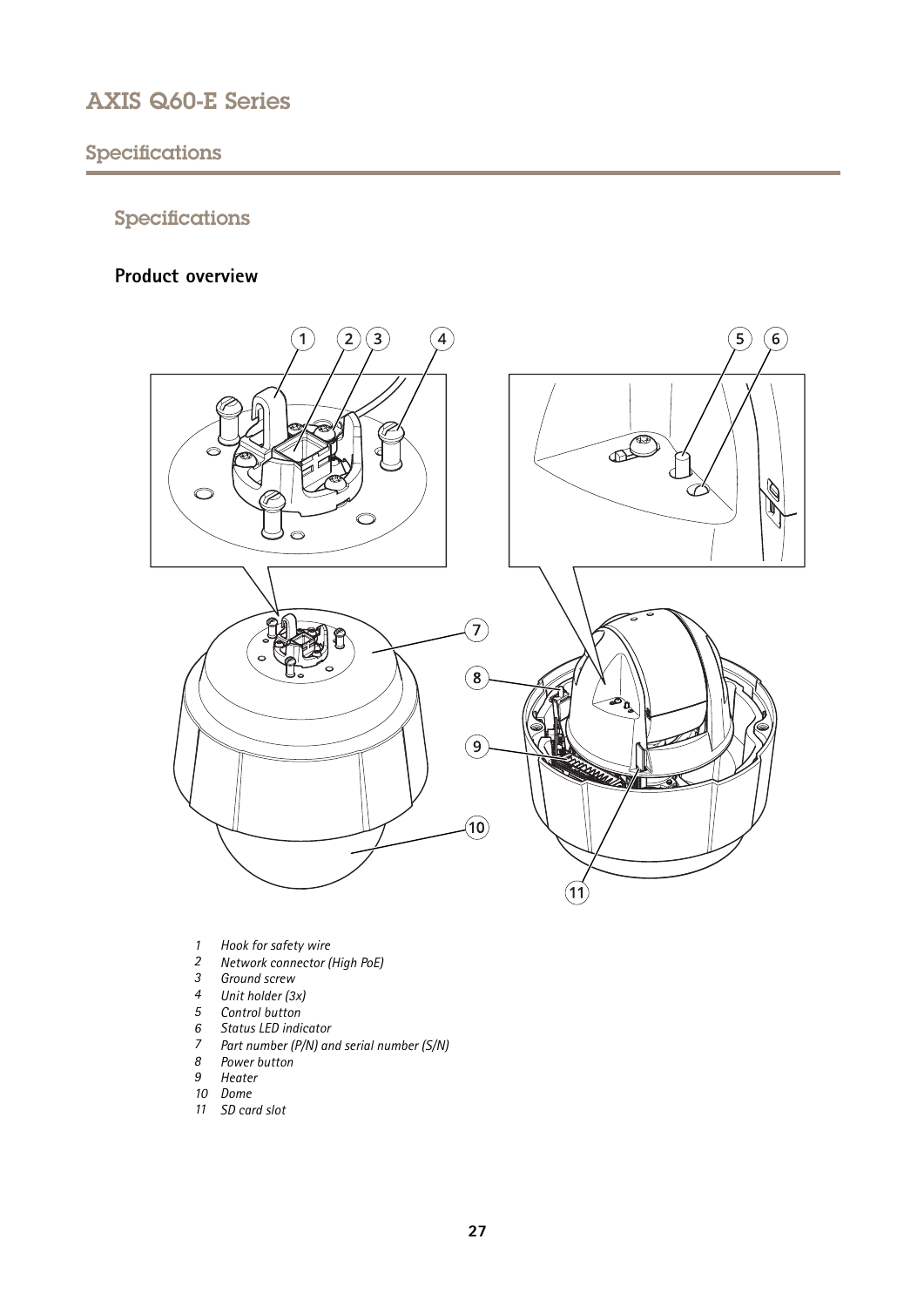## <span id="page-27-0"></span>Specifications

## **LED indicators**

| Status LED | Indication                                                                          |
|------------|-------------------------------------------------------------------------------------|
| Unlit      | Connection and normal operation.                                                    |
| Green      | Shows steady green for 10 seconds for normal operation after startup completed.     |
| Amber      | Steady during startup. Flashes during firmware upgrade or reset to factory default. |
| Amber/Red  | Flashes amber/red if network connection is unavailable or lost.                     |

## **SD card slot**

## *NOTICE*

- Risk of damage to SD card. Do not use sharp tools, metal objects, or excessive force when inserting or removing the SD card. Use your fingers to insert and remove the card.
- Risk of data loss and corrupted recordings. Do not remove the SD card while the product is running. Unmount the SD card from the product's webpage before removal.

This product supports SD/SDHC/SDXC cards.

For SD card recommendations, see *[axis.com](https://www.axis.com)*.

SD, SDHC, and SDXC Logos are trademarks of SD-3C LLC. SD, SDHC and SDXC are trademarks or registered trademarks of SD-3C, LLC in the United States, other countries or both.

## **Buttons**

## **Control button**

The control button is used for:

• Resetting the product to factory default settings. See *Reset to factory default [settings](#page-22-0) on page [23](#page-22-0)*.

## **Power button**

Press and hold the power button to temporarily power the product when the dome cover is removed. The power button is also used with the control button to reset the camera to factory default settings. See *[page](#page-22-0) [23](#page-22-0)*.

## **Connectors**

## **Network connector**

RJ45 Ethernet connector with Power over Ethernet Plus (PoE+).